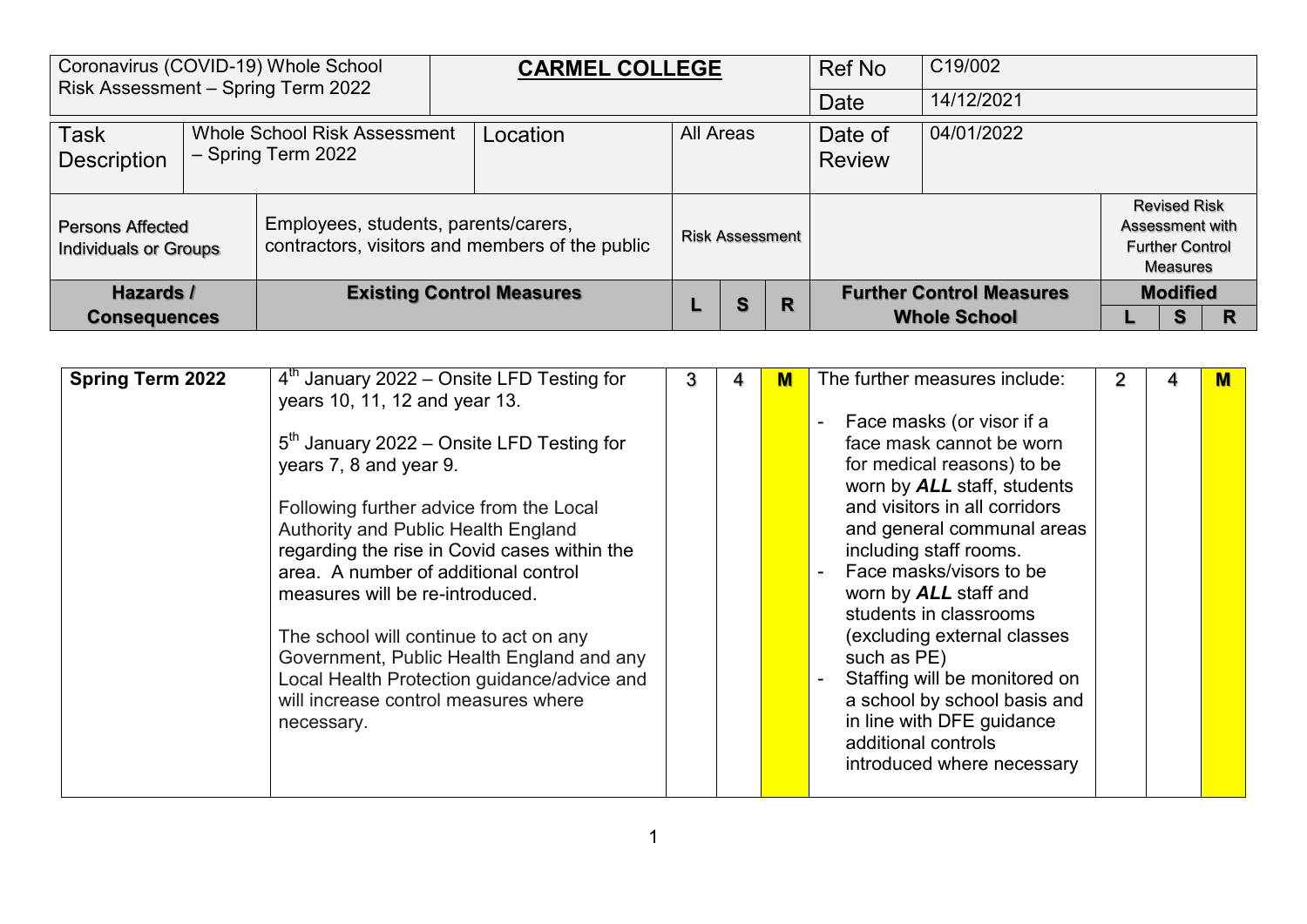| Coronavirus (COVID-19) Whole School<br>Risk Assessment - Spring Term 2022 |                                                           | <b>CARMEL COLLEGE</b>                           |                  |                        |   | <b>Ref No</b>            | C19/002                                                |                 |                                                           |  |
|---------------------------------------------------------------------------|-----------------------------------------------------------|-------------------------------------------------|------------------|------------------------|---|--------------------------|--------------------------------------------------------|-----------------|-----------------------------------------------------------|--|
|                                                                           |                                                           |                                                 |                  |                        |   | Date                     | 14/12/2021                                             |                 |                                                           |  |
| Task<br>Description                                                       | <b>Whole School Risk Assessment</b><br>- Spring Term 2022 | Location                                        | <b>All Areas</b> |                        |   | Date of<br><b>Review</b> | 04/01/2022                                             |                 |                                                           |  |
| <b>Persons Affected</b><br>Individuals or Groups                          | Employees, students, parents/carers,                      | contractors, visitors and members of the public |                  | <b>Risk Assessment</b> |   |                          |                                                        | Assessment with | <b>Revised Risk</b><br><b>Further Control</b><br>Measures |  |
| Hazards /<br><b>Consequences</b>                                          |                                                           | <b>Existing Control Measures</b>                |                  | S                      | R |                          | <b>Further Control Measures</b><br><b>Whole School</b> |                 | <b>Modified</b><br>S                                      |  |

|  | Continue to monitor<br>$\sim$<br>ventilation of classroom<br>areas, current number of<br>cases within the setting<br>Staff and governor meetings,<br>$\blacksquare$<br>where feasible to be carried<br>out virtually, rather than<br>face to face.<br>Limit visitors to the school<br>and consider carefully<br>whether events that bring<br>parents into the school can<br>be managed safely or should |
|--|---------------------------------------------------------------------------------------------------------------------------------------------------------------------------------------------------------------------------------------------------------------------------------------------------------------------------------------------------------------------------------------------------------|
|  | return to online.<br>Year 9 options evening will<br>$\overline{\phantom{a}}$                                                                                                                                                                                                                                                                                                                            |
|  | be held virtually.<br>Careful consideration will be<br>given to the risk assessment                                                                                                                                                                                                                                                                                                                     |
|  | of all events to maximise the<br>use of control measures<br>which reduce the risk of                                                                                                                                                                                                                                                                                                                    |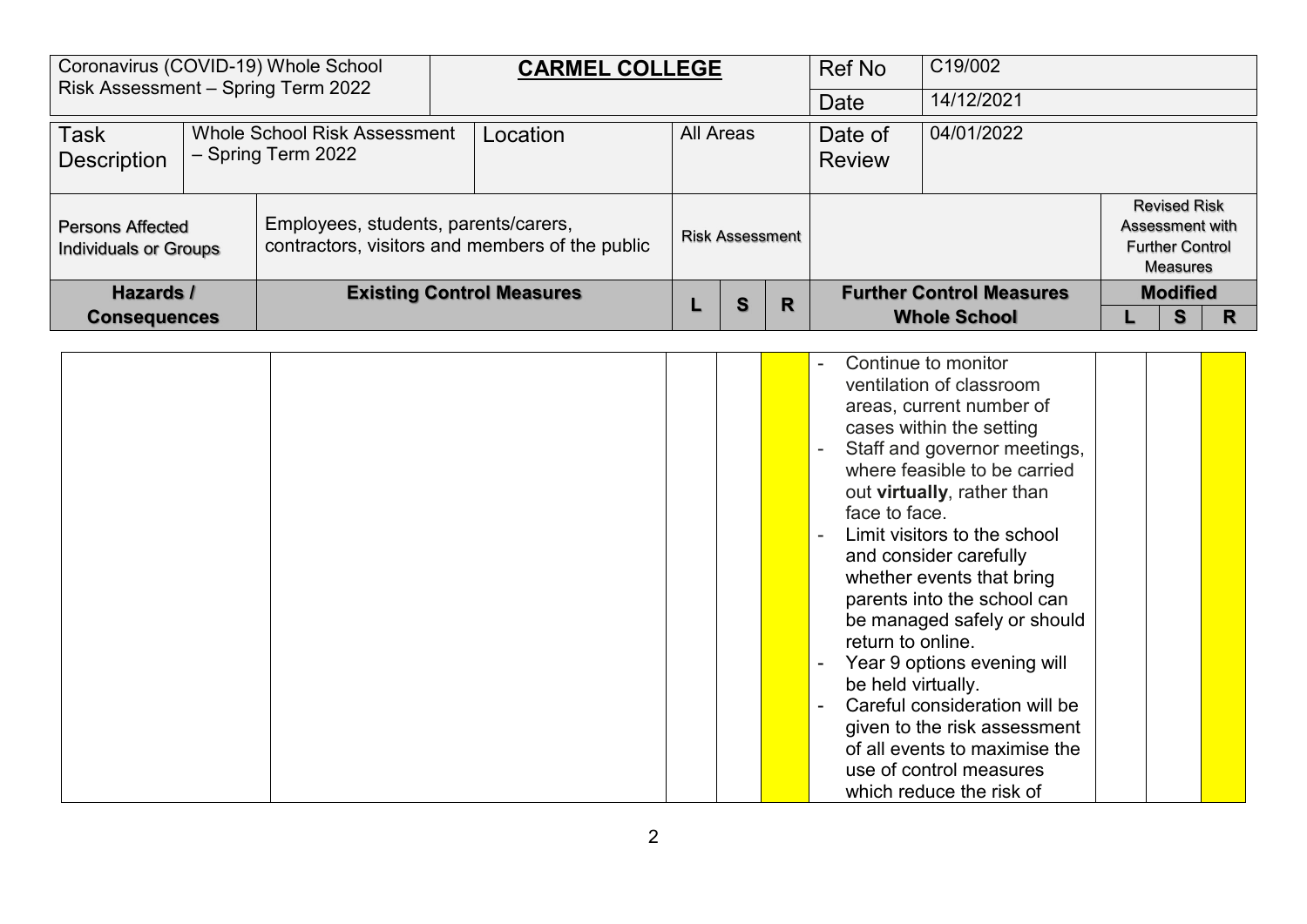| Risk Assessment - Spring Term 2022                      | Coronavirus (COVID-19) Whole School                | <b>CARMEL COLLEGE</b>                           |                  |                        |   | <b>Ref No</b>            | C19/002                         |                 |                                                           |  |
|---------------------------------------------------------|----------------------------------------------------|-------------------------------------------------|------------------|------------------------|---|--------------------------|---------------------------------|-----------------|-----------------------------------------------------------|--|
|                                                         |                                                    |                                                 |                  |                        |   | <b>Date</b>              | 14/12/2021                      |                 |                                                           |  |
| <b>Task</b><br><b>Description</b>                       | Whole School Risk Assessment<br>- Spring Term 2022 | Location                                        | <b>All Areas</b> |                        |   | Date of<br><b>Review</b> | 04/01/2022                      |                 |                                                           |  |
| <b>Persons Affected</b><br><b>Individuals or Groups</b> | Employees, students, parents/carers,               | contractors, visitors and members of the public |                  | <b>Risk Assessment</b> |   |                          |                                 | Assessment with | <b>Revised Risk</b><br><b>Further Control</b><br>Measures |  |
| Hazards /                                               |                                                    | <b>Existing Control Measures</b>                |                  | S                      | R |                          | <b>Further Control Measures</b> |                 | <b>Modified</b>                                           |  |
| <b>Consequences</b>                                     |                                                    |                                                 |                  |                        |   |                          | <b>Whole School</b>             |                 | s                                                         |  |

|                                                                                 |                                                                                                                                                                    |   |   |                         | transmission.<br>For those secondary age<br>students or staff (if exempt<br>from isolation) who are<br>household contacts of a<br>positive case to take a daily<br>lateral flow test at home<br>before attending school for 7<br>days (for example, for the<br>duration of what the isolation<br>period would have been if<br>they were not exempt from<br>isolation) This is in addition<br>to the PCR test that all close<br>contacts are advised to take. |   |   |   |
|---------------------------------------------------------------------------------|--------------------------------------------------------------------------------------------------------------------------------------------------------------------|---|---|-------------------------|--------------------------------------------------------------------------------------------------------------------------------------------------------------------------------------------------------------------------------------------------------------------------------------------------------------------------------------------------------------------------------------------------------------------------------------------------------------|---|---|---|
| <b>Volunteers, CTTP,</b><br>those wanting to gain<br>experience for ITT<br>etc? | All volunteers, student placements etc. must<br>complete a full health and safety induction<br>including Covid.<br>All volunteers etc will be encouraged to obtain | 2 | 4 | $\overline{\mathsf{M}}$ | The Trusts Volunteer Policy is<br>available on<br>Teams/BishopHogarthAllStaff<br>/Files/AllTrust Policies &<br><b>Documentation</b>                                                                                                                                                                                                                                                                                                                          | 2 | 4 | M |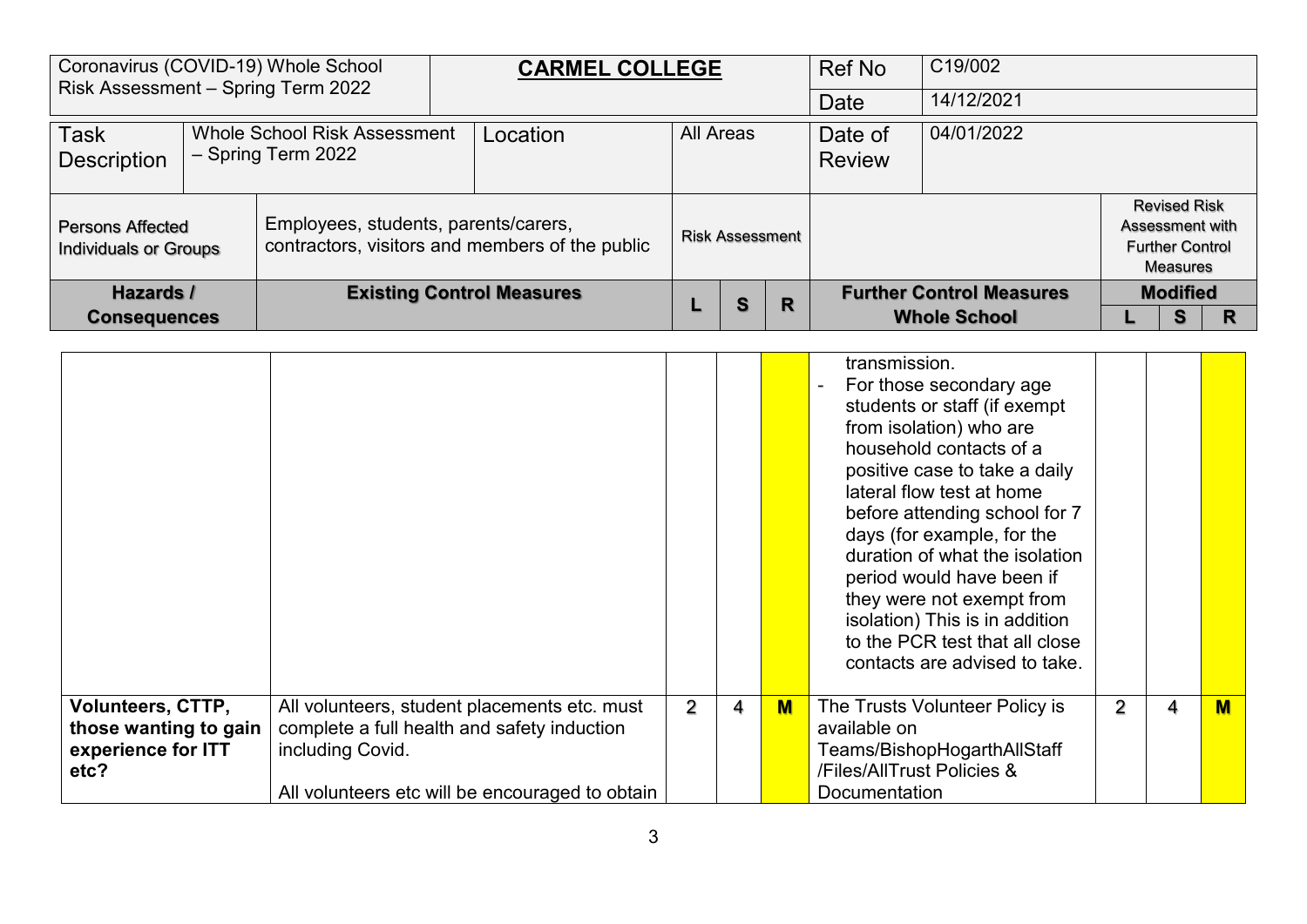| Coronavirus (COVID-19) Whole School<br>Risk Assessment - Spring Term 2022 |                                                           | <b>CARMEL COLLEGE</b>                           |           |                        |   | Ref No                   | C19/002                         |                                                                                     |  |
|---------------------------------------------------------------------------|-----------------------------------------------------------|-------------------------------------------------|-----------|------------------------|---|--------------------------|---------------------------------|-------------------------------------------------------------------------------------|--|
|                                                                           |                                                           |                                                 |           |                        |   | Date                     | 14/12/2021                      |                                                                                     |  |
| <b>Task</b><br>Description                                                | <b>Whole School Risk Assessment</b><br>- Spring Term 2022 | Location                                        | All Areas |                        |   | Date of<br><b>Review</b> | 04/01/2022                      |                                                                                     |  |
| <b>Persons Affected</b><br>Individuals or Groups                          | Employees, students, parents/carers,                      | contractors, visitors and members of the public |           | <b>Risk Assessment</b> |   |                          |                                 | <b>Revised Risk</b><br>Assessment with<br><b>Further Control</b><br><b>Measures</b> |  |
| Hazards /                                                                 |                                                           | <b>Existing Control Measures</b>                |           | S                      | R |                          | <b>Further Control Measures</b> | <b>Modified</b>                                                                     |  |
| <b>Consequences</b>                                                       |                                                           |                                                 |           |                        |   |                          | <b>Whole School</b>             | s                                                                                   |  |

|                                                                                       | LFD home test kits and swab themselves<br>twice weekly at home.<br>Volunteers will be encouraged to take part in<br>the national COVID 19 vaccination<br>programme.                                                        |   |   |              |                                                                                                                                                                                                                                                                                             |                |   |                         |
|---------------------------------------------------------------------------------------|----------------------------------------------------------------------------------------------------------------------------------------------------------------------------------------------------------------------------|---|---|--------------|---------------------------------------------------------------------------------------------------------------------------------------------------------------------------------------------------------------------------------------------------------------------------------------------|----------------|---|-------------------------|
| <b>Visitors to premises:</b><br>Including<br><b>Contractors and</b><br><b>Parents</b> | All visitors to be directed to wash their<br>hands/apply alcohol gel on their arrival to the<br>school site.<br>A visitor's risk assessment is in place and is<br>communicated with visitors prior to attending<br>school. | 3 | 4 | $\mathbf{M}$ | Face masks (or visor if a face<br>mask cannot be worn for<br>medical reasons) to be worn<br>by ALL staff, students and<br>visitors in all corridors and<br>general communal areas<br>including staff rooms.<br>Staff and students will be<br>discouraged from congregating<br>in corridors. | $\overline{2}$ | 4 | $\overline{\mathsf{M}}$ |
| <b>Entrance/Exit</b>                                                                  | Each year group will continue to have a                                                                                                                                                                                    | 2 | 4 | $M$          |                                                                                                                                                                                                                                                                                             | 2              | 4 | $M$                     |
| procedures                                                                            | dedicated outside space.                                                                                                                                                                                                   |   |   |              |                                                                                                                                                                                                                                                                                             |                |   |                         |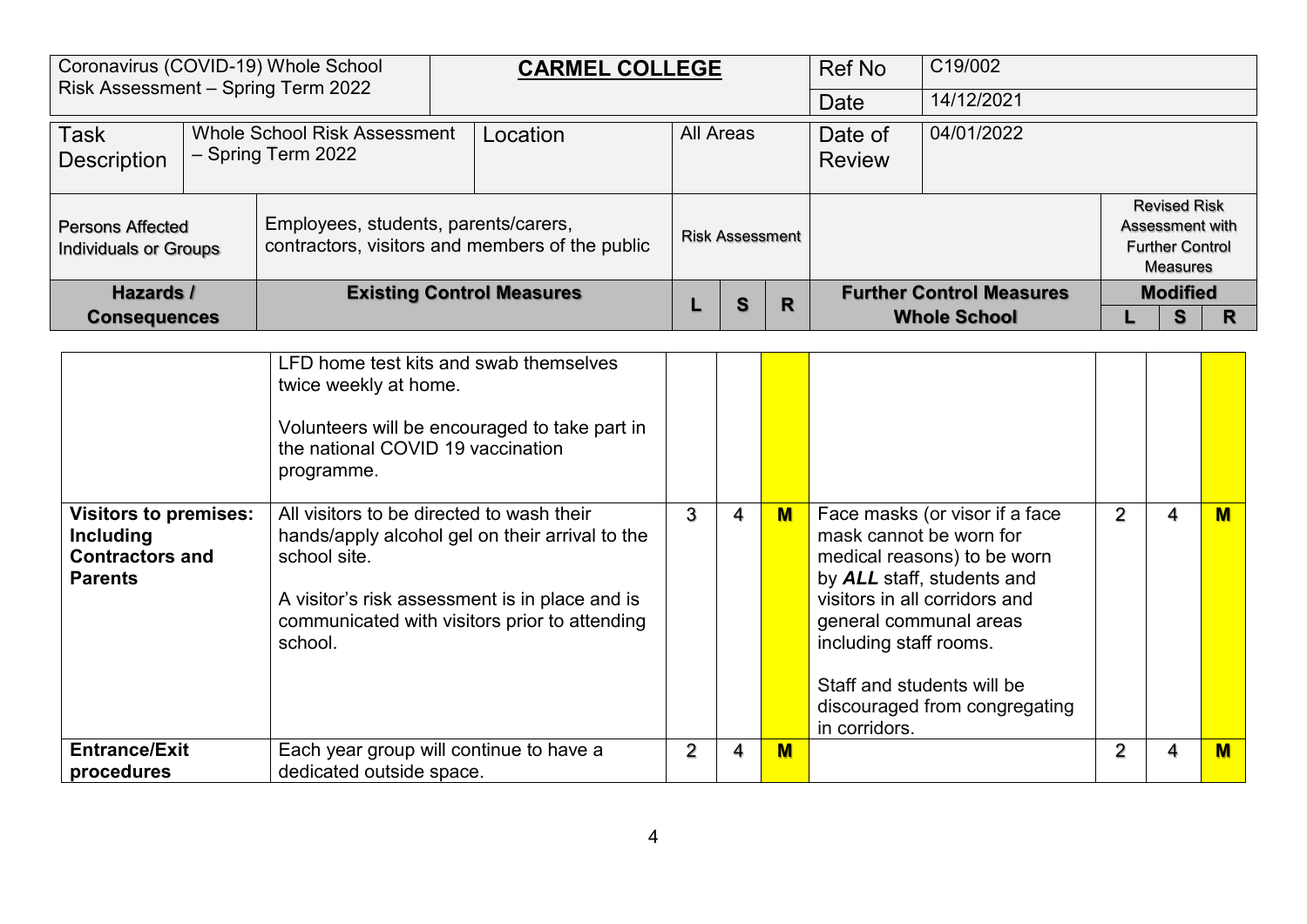| Risk Assessment - Spring Term 2022                      | Coronavirus (COVID-19) Whole School                       | <b>CARMEL COLLEGE</b>                           |                        |   | Ref No                   | C19/002                                                |                 |                                                           |   |
|---------------------------------------------------------|-----------------------------------------------------------|-------------------------------------------------|------------------------|---|--------------------------|--------------------------------------------------------|-----------------|-----------------------------------------------------------|---|
|                                                         |                                                           |                                                 |                        |   | <b>Date</b>              | 14/12/2021                                             |                 |                                                           |   |
| <b>Task</b><br><b>Description</b>                       | <b>Whole School Risk Assessment</b><br>- Spring Term 2022 | Location                                        | <b>All Areas</b>       |   | Date of<br><b>Review</b> | 04/01/2022                                             |                 |                                                           |   |
| <b>Persons Affected</b><br><b>Individuals or Groups</b> | Employees, students, parents/carers,                      | contractors, visitors and members of the public | <b>Risk Assessment</b> |   |                          |                                                        | Assessment with | <b>Revised Risk</b><br><b>Further Control</b><br>Measures |   |
| Hazards /<br><b>Consequences</b>                        |                                                           | <b>Existing Control Measures</b>                | S                      | R |                          | <b>Further Control Measures</b><br><b>Whole School</b> |                 | <b>Modified</b><br>s                                      | R |

| <b>Hands/Face/Space</b> | <b>检</b><br>HM Government<br>学<br><b>HANDS</b> | <b>NHS</b> | 4 | м | <b>Hands</b> - Washing your hands<br>with soap and water for at least<br>20 seconds, or using hand<br>sanitiser, regularly throughout<br>the day will reduce the risk of<br>catching or passing on the virus.<br><b>Face - Coronavirus is carried in</b><br>the air by tiny respiratory<br>droplets that carry the virus.<br>Face coverings reduce the<br>spread of these droplets,<br>meaning if you're carrying the<br>virus, you're less likely to pass it<br>on when you exhale.<br><b>Space - Transmission of the</b> | 2 | M |
|-------------------------|------------------------------------------------|------------|---|---|----------------------------------------------------------------------------------------------------------------------------------------------------------------------------------------------------------------------------------------------------------------------------------------------------------------------------------------------------------------------------------------------------------------------------------------------------------------------------------------------------------------------------|---|---|
|                         |                                                |            |   |   | virus is most likely to happen<br>within 2 metres. While keeping<br>this exact distance isn't always                                                                                                                                                                                                                                                                                                                                                                                                                       |   |   |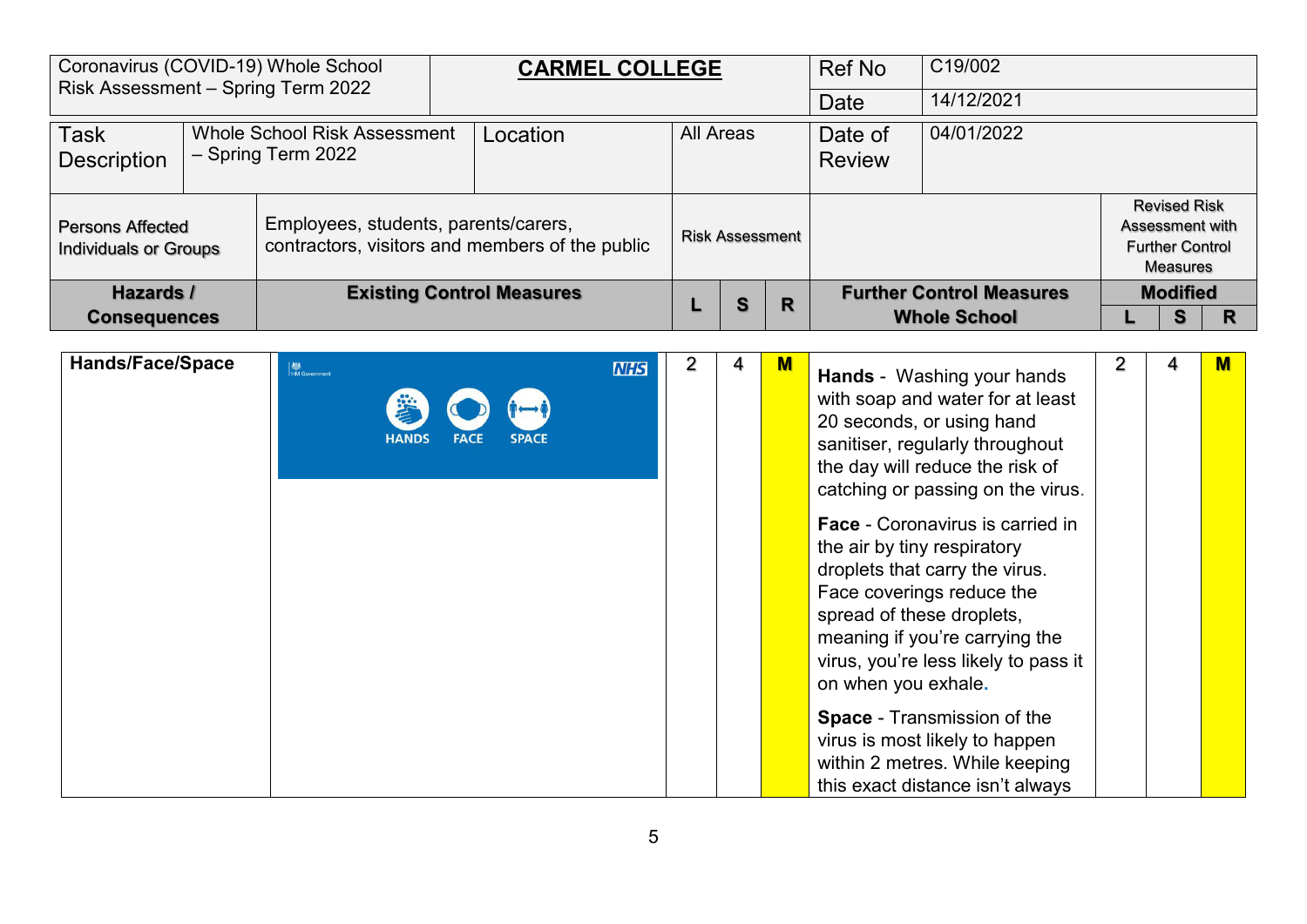| Coronavirus (COVID-19) Whole School<br>Risk Assessment - Spring Term 2022 |                                                                       |                                      | <b>CARMEL COLLEGE</b>                           |           |                        |   | Ref No                   | C19/002                         |                                                                              |  |
|---------------------------------------------------------------------------|-----------------------------------------------------------------------|--------------------------------------|-------------------------------------------------|-----------|------------------------|---|--------------------------|---------------------------------|------------------------------------------------------------------------------|--|
|                                                                           |                                                                       |                                      |                                                 |           |                        |   | Date                     | 14/12/2021                      |                                                                              |  |
| Task<br>Description                                                       | <b>Whole School Risk Assessment</b><br>Location<br>- Spring Term 2022 |                                      |                                                 | All Areas |                        |   | Date of<br><b>Review</b> | 04/01/2022                      |                                                                              |  |
| <b>Persons Affected</b><br><b>Individuals or Groups</b>                   |                                                                       | Employees, students, parents/carers, | contractors, visitors and members of the public |           | <b>Risk Assessment</b> |   |                          |                                 | <b>Revised Risk</b><br>Assessment with<br><b>Further Control</b><br>Measures |  |
| Hazards /                                                                 |                                                                       |                                      | <b>Existing Control Measures</b>                |           | S                      | R |                          | <b>Further Control Measures</b> | <b>Modified</b>                                                              |  |
| <b>Consequences</b>                                                       |                                                                       |                                      |                                                 |           |                        |   |                          | <b>Whole School</b>             | s                                                                            |  |

|             |                                                                                                                                                                                                                                                                                                                                                                                                                                                                                           |                |   |   | possible, remaining mindful of<br>surroundings and continuing to<br>make space has a powerful<br>impact when it comes to<br>containing the spread.                                                                                                                                                                                                                                                                        |   |   |   |
|-------------|-------------------------------------------------------------------------------------------------------------------------------------------------------------------------------------------------------------------------------------------------------------------------------------------------------------------------------------------------------------------------------------------------------------------------------------------------------------------------------------------|----------------|---|---|---------------------------------------------------------------------------------------------------------------------------------------------------------------------------------------------------------------------------------------------------------------------------------------------------------------------------------------------------------------------------------------------------------------------------|---|---|---|
| Handwashing | Students are encouraged to wash their hands<br>for 20 seconds at a time throughout the day.<br>Handwashing posters located in student and<br>staff toilet areas and in the classroom areas.<br>Students and staff follow the 'Catch it, Bin it,<br>Kill it', guidance and avoid touching their<br>faces, noses whilst at school.<br>Catch it, bin it, kill it posters located in<br>student, staff toilet areas and around the<br>school site.<br>Students encouraged to cough and sneeze | $\overline{2}$ | 4 | M | All persons including students,<br>staff, parents/carers and visitors<br>are advised to sanitise hands on<br>arrival (sanitising station in<br>reception).<br>Students and staff are advised<br>to wash hands and/or sanitise<br>throughout the day i.e. on<br>arrival, breaktimes, lunchtime<br>(before and after eating) and<br>when changing rooms etc.<br>Provision and time have been<br>allocated to facilitate all | 2 | 4 | м |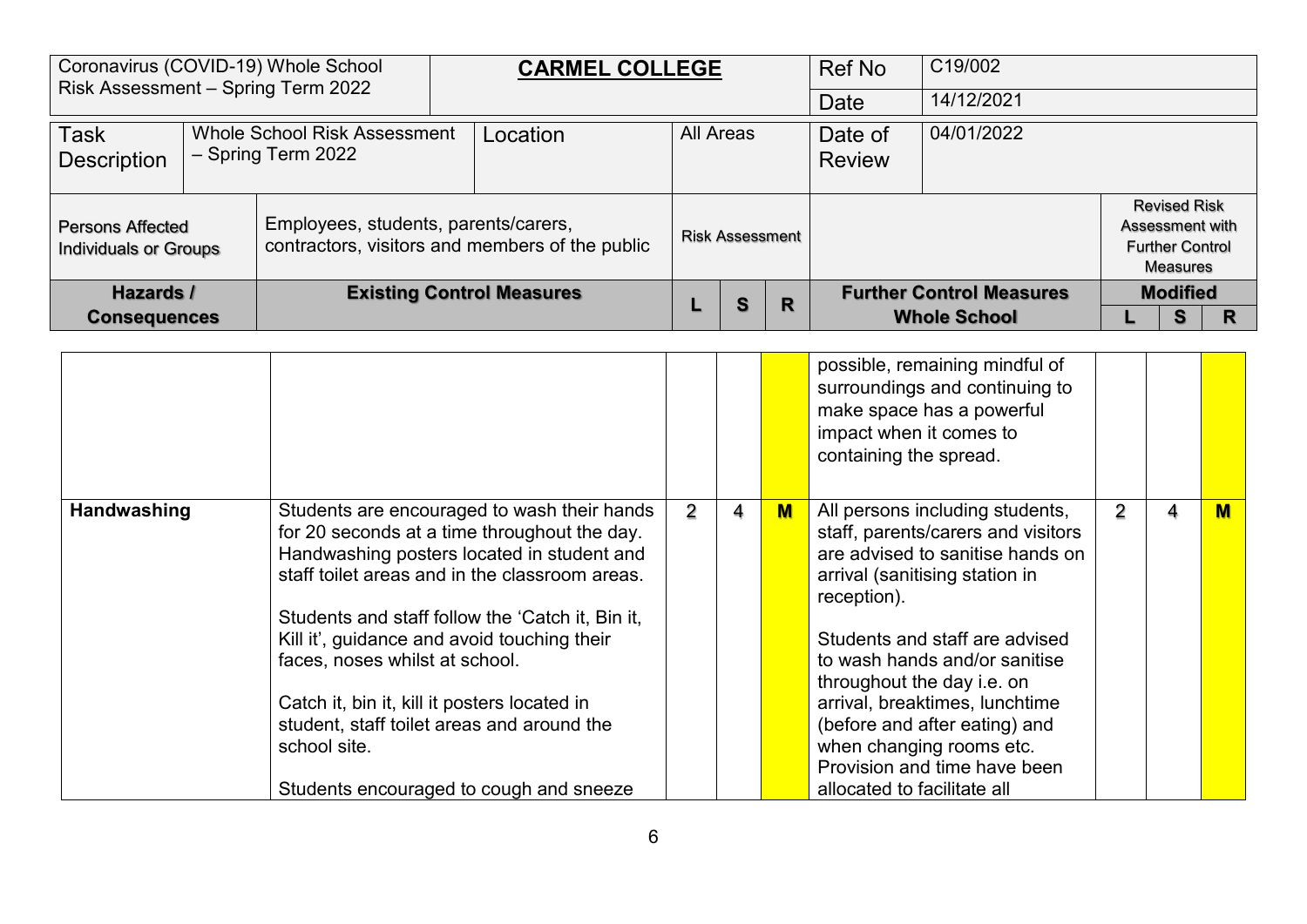| Coronavirus (COVID-19) Whole School<br>Risk Assessment - Spring Term 2022 |                                                           |                                      | <b>CARMEL COLLEGE</b>                           |           |                        |   | Ref No                   | C19/002                         |                                                                              |  |
|---------------------------------------------------------------------------|-----------------------------------------------------------|--------------------------------------|-------------------------------------------------|-----------|------------------------|---|--------------------------|---------------------------------|------------------------------------------------------------------------------|--|
|                                                                           |                                                           |                                      |                                                 |           |                        |   | Date                     | 14/12/2021                      |                                                                              |  |
| <b>Task</b><br>Description                                                | <b>Whole School Risk Assessment</b><br>- Spring Term 2022 |                                      | Location                                        | All Areas |                        |   | Date of<br><b>Review</b> | 04/01/2022                      |                                                                              |  |
| <b>Persons Affected</b><br>Individuals or Groups                          |                                                           | Employees, students, parents/carers, | contractors, visitors and members of the public |           | <b>Risk Assessment</b> |   |                          |                                 | <b>Revised Risk</b><br>Assessment with<br><b>Further Control</b><br>Measures |  |
| Hazards /                                                                 |                                                           |                                      | <b>Existing Control Measures</b>                |           | S                      | R |                          | <b>Further Control Measures</b> | <b>Modified</b>                                                              |  |
| <b>Consequences</b>                                                       |                                                           |                                      |                                                 |           |                        |   |                          | <b>Whole School</b>             | s                                                                            |  |

|                            | into their elbow and away from the direction<br>of other students and staff.                                                                                                                                                                                                         |                |   |   | necessary hand washing and/or<br>sanitising.<br>Disposal facilities for wipes<br>available.<br><b>Ongoing Monitoring</b>                                                                                                                                                                                                                                                          |                |   |                         |
|----------------------------|--------------------------------------------------------------------------------------------------------------------------------------------------------------------------------------------------------------------------------------------------------------------------------------|----------------|---|---|-----------------------------------------------------------------------------------------------------------------------------------------------------------------------------------------------------------------------------------------------------------------------------------------------------------------------------------------------------------------------------------|----------------|---|-------------------------|
| <b>Lunchtimes/Catering</b> | Each Year group will occupy the dining hall<br>separately. Cleaning will take place between<br>year groups.<br>2 portable washing stations will be located in<br>the dining areas to ensure students are given<br>enough time to wash their hands as well as<br>eating and drinking. | $\overline{2}$ | 4 | M | School kitchens are fully<br>operational but must comply<br>with the "Guidance for food<br>businesses on Coronavirus<br>(COVID 19)".<br>Catering staff may wear either<br>a face mask or visor should they<br>wish to do so when serving on<br>the counter or at a till point as<br>they will be in direct face to face<br>contact with students.<br>Catering staff may choose to | $\overline{2}$ | 4 | $\overline{\mathsf{M}}$ |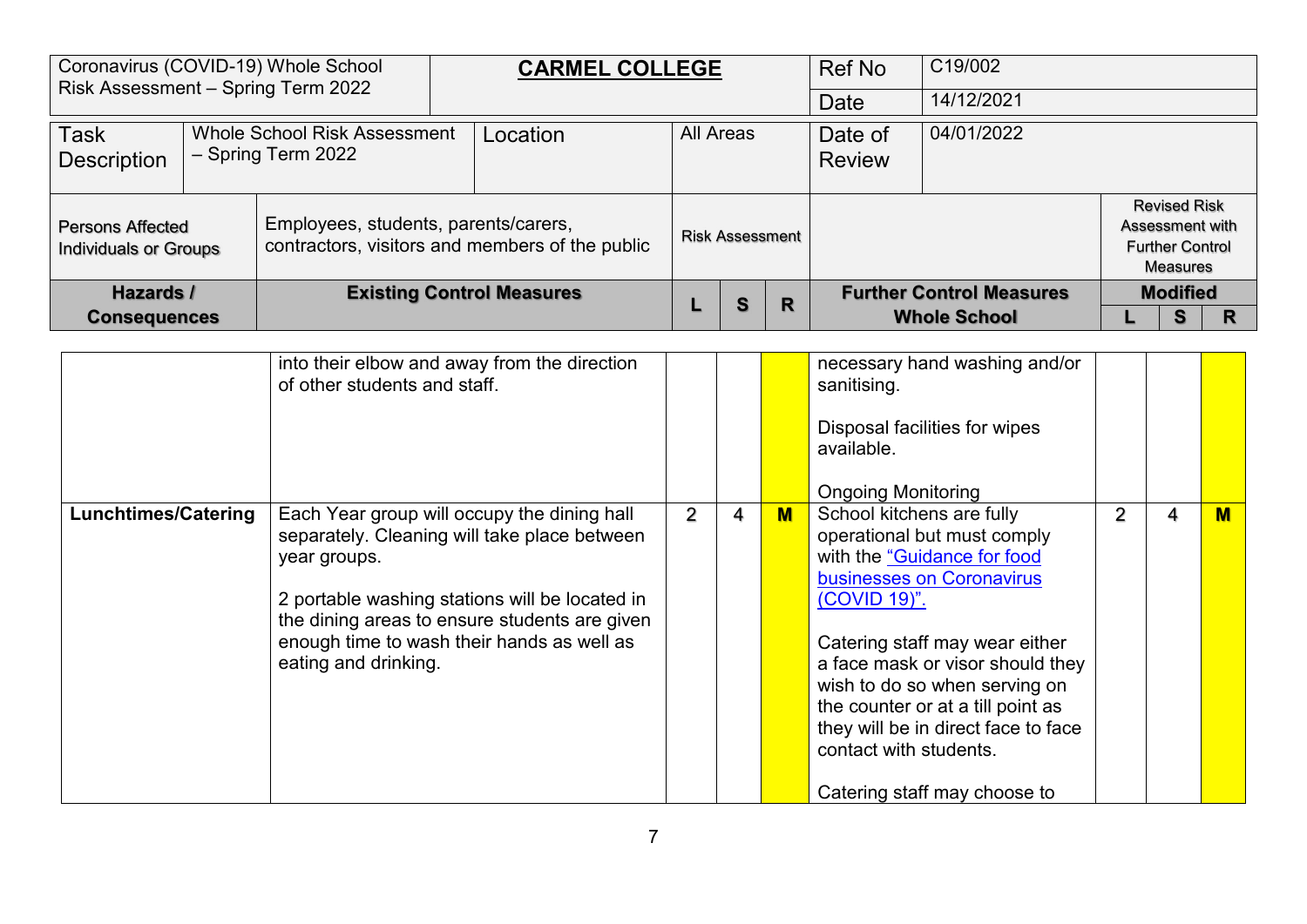| Risk Assessment - Spring Term 2022 |                                                           | Coronavirus (COVID-19) Whole School | <b>CARMEL COLLEGE</b>                                                                   |                  |                        |                          | <b>Ref No</b>                   | C19/002             |                                                                                     |  |
|------------------------------------|-----------------------------------------------------------|-------------------------------------|-----------------------------------------------------------------------------------------|------------------|------------------------|--------------------------|---------------------------------|---------------------|-------------------------------------------------------------------------------------|--|
|                                    |                                                           |                                     |                                                                                         |                  |                        |                          | Date                            | 14/12/2021          |                                                                                     |  |
| <b>Task</b><br><b>Description</b>  | <b>Whole School Risk Assessment</b><br>- Spring Term 2022 |                                     | Location                                                                                | <b>All Areas</b> |                        | Date of<br><b>Review</b> | 04/01/2022                      |                     |                                                                                     |  |
|                                    | <b>Persons Affected</b><br><b>Individuals or Groups</b>   |                                     | Employees, students, parents/carers,<br>contractors, visitors and members of the public |                  | <b>Risk Assessment</b> |                          |                                 |                     | <b>Revised Risk</b><br>Assessment with<br><b>Further Control</b><br><b>Measures</b> |  |
| Hazards /                          |                                                           | <b>Existing Control Measures</b>    |                                                                                         | S                | R                      |                          | <b>Further Control Measures</b> | <b>Modified</b>     |                                                                                     |  |
| <b>Consequences</b>                |                                                           |                                     |                                                                                         |                  |                        |                          |                                 | <b>Whole School</b> | s                                                                                   |  |

|                                             |                                                                                                                                                                                                                                                                                                                                                                     |                |   |     | wear a visor when preparing<br>food or working in the kitchen.                                                        |   |   |  |
|---------------------------------------------|---------------------------------------------------------------------------------------------------------------------------------------------------------------------------------------------------------------------------------------------------------------------------------------------------------------------------------------------------------------------|----------------|---|-----|-----------------------------------------------------------------------------------------------------------------------|---|---|--|
| <b>Classrooms</b>                           | Students will be encouraged to clean their<br>desk before and at the end of lessons.<br>Soap, hand wash, tissues and other related<br>products will be available in all teaching<br>areas.<br>Lidded bins will be provided in all classrooms<br>for disposal of tissues and any other waste.<br>Computers and desks wiped down by<br>students before and after use. | 3              | 4 | $M$ | Face masks/visors to be worn<br>by ALL staff and students in<br>classrooms (excluding external<br>classes such as PE) | 2 | 4 |  |
| <b>Resources/Student</b><br><b>Supplies</b> | Students will be encouraged not to share<br>resources. Each student works from their own<br>computer and does not swap computer<br>stations.                                                                                                                                                                                                                        | $\overline{2}$ | 4 | $M$ |                                                                                                                       |   | 4 |  |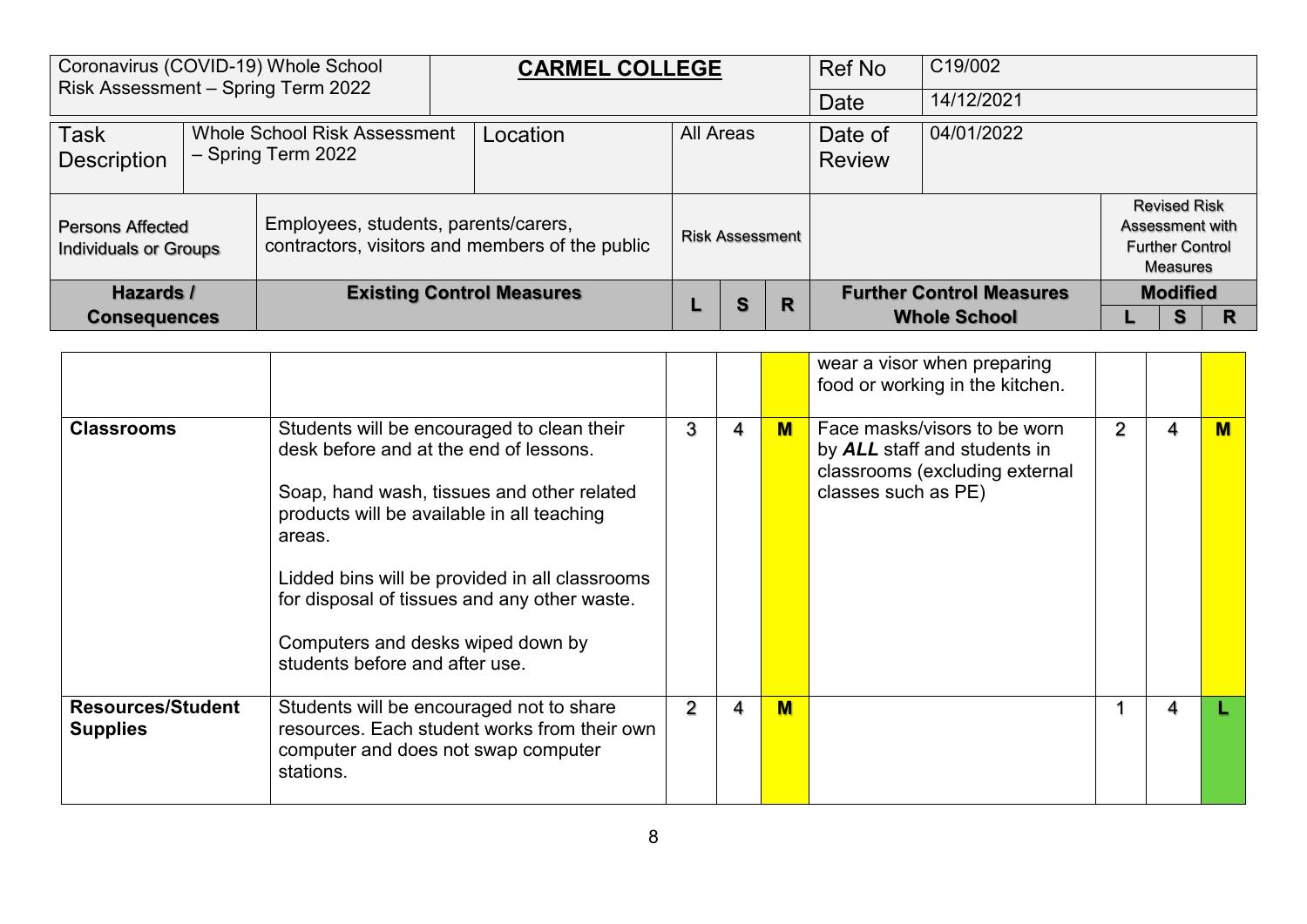| Coronavirus (COVID-19) Whole School<br>Risk Assessment - Spring Term 2022               |  |                                      | <b>CARMEL COLLEGE</b>                           |                  |                        |   | Ref No                   | C19/002                         |                                                                              |  |
|-----------------------------------------------------------------------------------------|--|--------------------------------------|-------------------------------------------------|------------------|------------------------|---|--------------------------|---------------------------------|------------------------------------------------------------------------------|--|
|                                                                                         |  |                                      |                                                 |                  |                        |   | Date                     | 14/12/2021                      |                                                                              |  |
| <b>Task</b><br><b>Whole School Risk Assessment</b><br>- Spring Term 2022<br>Description |  |                                      | Location                                        | <b>All Areas</b> |                        |   | Date of<br><b>Review</b> | 04/01/2022                      |                                                                              |  |
| <b>Persons Affected</b><br>Individuals or Groups                                        |  | Employees, students, parents/carers, | contractors, visitors and members of the public |                  | <b>Risk Assessment</b> |   |                          |                                 | <b>Revised Risk</b><br>Assessment with<br><b>Further Control</b><br>Measures |  |
| Hazards /                                                                               |  |                                      | <b>Existing Control Measures</b>                |                  | S                      | R |                          | <b>Further Control Measures</b> | <b>Modified</b>                                                              |  |
| <b>Consequences</b>                                                                     |  |                                      |                                                 |                  |                        |   |                          | <b>Whole School</b>             | s                                                                            |  |

|                                          | Students encouraged to wash hands / use<br>hand gel before lessons and after each<br>lesson.                                                                                                                                       |   |   |     |                                                                                                                                                                                                          |                |   |                         |
|------------------------------------------|------------------------------------------------------------------------------------------------------------------------------------------------------------------------------------------------------------------------------------|---|---|-----|----------------------------------------------------------------------------------------------------------------------------------------------------------------------------------------------------------|----------------|---|-------------------------|
| <b>Facilities and</b><br><b>Premises</b> | Complete all usual pre-term opening checks.                                                                                                                                                                                        |   | 4 |     | Site Team to ensure all PPM<br>(planned preventative<br>maintenance) is scheduled and<br>carried out.                                                                                                    |                | 4 |                         |
| <b>Ventilation</b>                       | Good ventilation with fresh air is essential at<br>all times in classrooms and particularly during<br>this period. Refer to the system of controls for<br>guidance on keeping occupied spaces well<br>ventilated.                  | 3 | 4 | $M$ | All the school's mechanical<br>ventilation systems are serviced<br>and maintained in accordance<br>with the manufacturers<br>recommendations.                                                            | $\overline{2}$ | 4 | $\overline{\mathsf{M}}$ |
|                                          | The school now have access to 18 CO2<br>monitors and they will be used in areas of the<br>school where ventilation is most restricted.<br>Results will be monitored on a daily basis.<br>CO2 readings will be checked on a regular |   |   |     | All areas of the school must be<br>kept well ventilated. It is the<br>individuals responsibility to<br>ensure that the windows and<br>doors (where appropriate) are<br>fully opened within their office, |                |   |                         |
|                                          | basis by teaching staff, so decisions can be                                                                                                                                                                                       |   |   |     | classroom etc.                                                                                                                                                                                           |                |   |                         |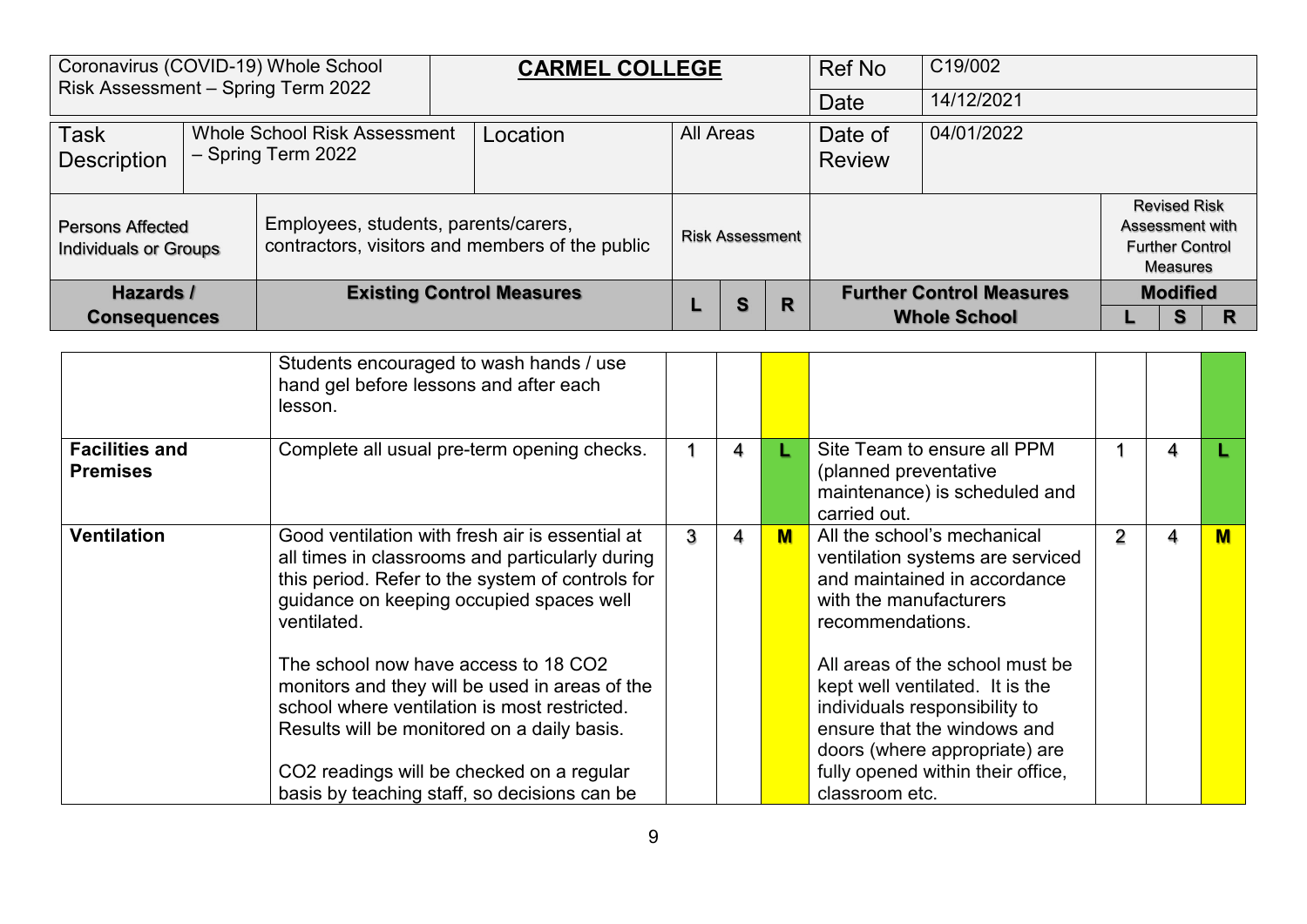| Risk Assessment - Spring Term 2022                                                             |                                                                                                 | Coronavirus (COVID-19) Whole School | <b>CARMEL COLLEGE</b>                           |                  |                        |                          | Ref No      | C19/002                                                |                                                                              |  |
|------------------------------------------------------------------------------------------------|-------------------------------------------------------------------------------------------------|-------------------------------------|-------------------------------------------------|------------------|------------------------|--------------------------|-------------|--------------------------------------------------------|------------------------------------------------------------------------------|--|
|                                                                                                |                                                                                                 |                                     |                                                 |                  |                        |                          | <b>Date</b> | 14/12/2021                                             |                                                                              |  |
| <b>Whole School Risk Assessment</b><br><b>Task</b><br>- Spring Term 2022<br><b>Description</b> |                                                                                                 |                                     | Location                                        | <b>All Areas</b> |                        | Date of<br><b>Review</b> | 04/01/2022  |                                                        |                                                                              |  |
|                                                                                                | Employees, students, parents/carers,<br><b>Persons Affected</b><br><b>Individuals or Groups</b> |                                     | contractors, visitors and members of the public |                  | <b>Risk Assessment</b> |                          |             |                                                        | <b>Revised Risk</b><br>Assessment with<br><b>Further Control</b><br>Measures |  |
|                                                                                                | Hazards /<br><b>Consequences</b>                                                                |                                     | <b>Existing Control Measures</b>                |                  | S                      | R                        |             | <b>Further Control Measures</b><br><b>Whole School</b> | <b>Modified</b><br>s                                                         |  |

|                                              | made on whether windows or doors need to<br>be opened wider.<br>Where there is a COVID case or an outbreak<br>in a specific class. CO2 monitors will be used<br>to track the air quality.<br>CO <sub>2</sub> monitors and ventilation buttons need to<br>be checked (these are built into the new<br>school and go orange if CO2 is high, pressing<br>the button opens a ventilation system in the<br>building) |   |                |     | Results from CO2 readings will<br>be used as the basis of SLT<br>discussions regarding both<br>increasing ventilation and<br>maximising inside and outside<br>space. |                |   |                         |
|----------------------------------------------|-----------------------------------------------------------------------------------------------------------------------------------------------------------------------------------------------------------------------------------------------------------------------------------------------------------------------------------------------------------------------------------------------------------------|---|----------------|-----|----------------------------------------------------------------------------------------------------------------------------------------------------------------------|----------------|---|-------------------------|
| <b>Offices/Meetings</b><br>rooms/Staff Room  | Windows are opened in the staff room when it<br>is occupied by staff members.<br>Cleaning schedule in place, with time allowed<br>between uses in meeting rooms for<br>ventilation.                                                                                                                                                                                                                             | 2 | $\overline{4}$ | M   | Staff encouraged to clean as<br>they go when accessing the<br>staff room.                                                                                            | $\overline{2}$ | 4 | М                       |
| <b>Extra-curricular</b><br><b>Activities</b> | All extra-curricular activities can resume from<br>the 1 <sup>st</sup> September 2021.                                                                                                                                                                                                                                                                                                                          | 3 | 4              | $M$ | A review of all extra-curricular<br>activities (other than essential                                                                                                 | 2              |   | $\overline{\mathsf{M}}$ |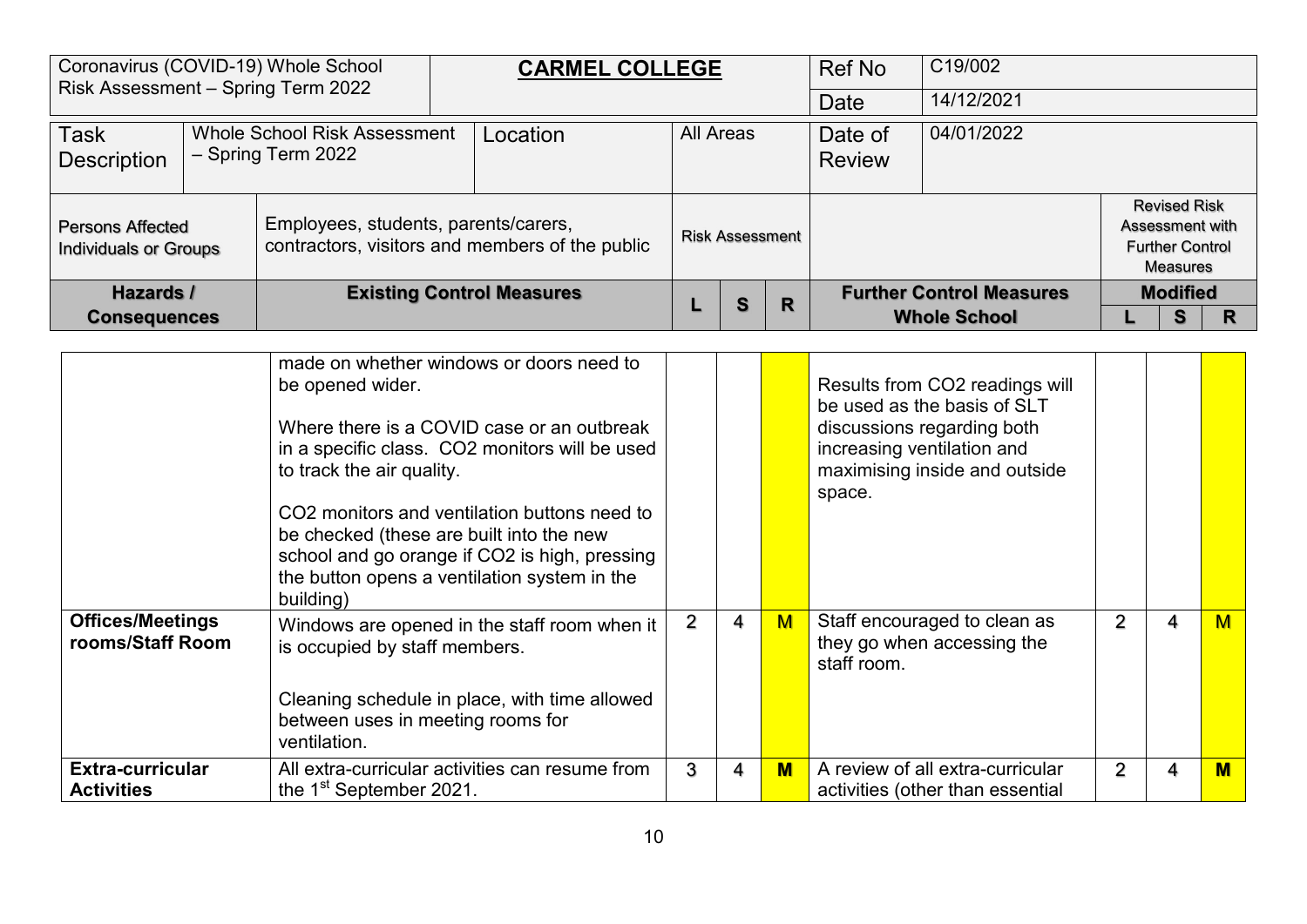| Risk Assessment - Spring Term 2022 |                                                           | Coronavirus (COVID-19) Whole School | <b>CARMEL COLLEGE</b>                                                                   |                  |                        |                          | Ref No     | C19/002                         |                                                                              |  |
|------------------------------------|-----------------------------------------------------------|-------------------------------------|-----------------------------------------------------------------------------------------|------------------|------------------------|--------------------------|------------|---------------------------------|------------------------------------------------------------------------------|--|
|                                    |                                                           |                                     |                                                                                         |                  |                        |                          | Date       | 14/12/2021                      |                                                                              |  |
| <b>Task</b><br><b>Description</b>  | <b>Whole School Risk Assessment</b><br>- Spring Term 2022 |                                     | Location                                                                                | <b>All Areas</b> |                        | Date of<br><b>Review</b> | 04/01/2022 |                                 |                                                                              |  |
|                                    | <b>Persons Affected</b><br><b>Individuals or Groups</b>   |                                     | Employees, students, parents/carers,<br>contractors, visitors and members of the public |                  | <b>Risk Assessment</b> |                          |            |                                 | <b>Revised Risk</b><br>Assessment with<br><b>Further Control</b><br>Measures |  |
|                                    | Hazards /                                                 |                                     | <b>Existing Control Measures</b>                                                        |                  | S                      | R                        |            | <b>Further Control Measures</b> | <b>Modified</b>                                                              |  |
| <b>Consequences</b>                |                                                           |                                     |                                                                                         |                  |                        |                          |            | <b>Whole School</b>             | s                                                                            |  |

|                           |                                                                                                                                                                                                                                                                  |                |   |     | wrap around care) will be<br>undertaken in line with<br>Government Guidelines and PH<br>advice.                                            |                |   |     |
|---------------------------|------------------------------------------------------------------------------------------------------------------------------------------------------------------------------------------------------------------------------------------------------------------|----------------|---|-----|--------------------------------------------------------------------------------------------------------------------------------------------|----------------|---|-----|
| Lettings                  | Due diligence is carried out to ensure the<br>necessary insurance and risk assessments<br>are in place for all letting hirers.                                                                                                                                   | 3              | 4 | M   | A review of all lettings will be<br>undertaken in line with<br>Government Guidelines and PH<br>advice.                                     | 2              | 4 | M   |
| <b>Home Visits</b>        | A home visits risk assessment is in place and<br>is communicated with all parties prior to<br>attending the visit.                                                                                                                                               | 3              | 4 | $M$ | Where possible face to face<br>visits should be replaced with<br>video conferencing.                                                       | $\overline{2}$ | 4 | $M$ |
| <b>Educational Visits</b> | From the 1 <sup>st</sup> September 2021 all Educational<br>visits including international visits can<br>resume.<br>You should be aware that the travel list (and<br>broader international travel policy) is subject<br>to change and green list countries may be | $\overline{2}$ | 4 | $M$ | The school will consider whether<br>to go ahead with planned<br>international educational visits in<br>line with Government<br>Guidelines. | 2              | 4 | M   |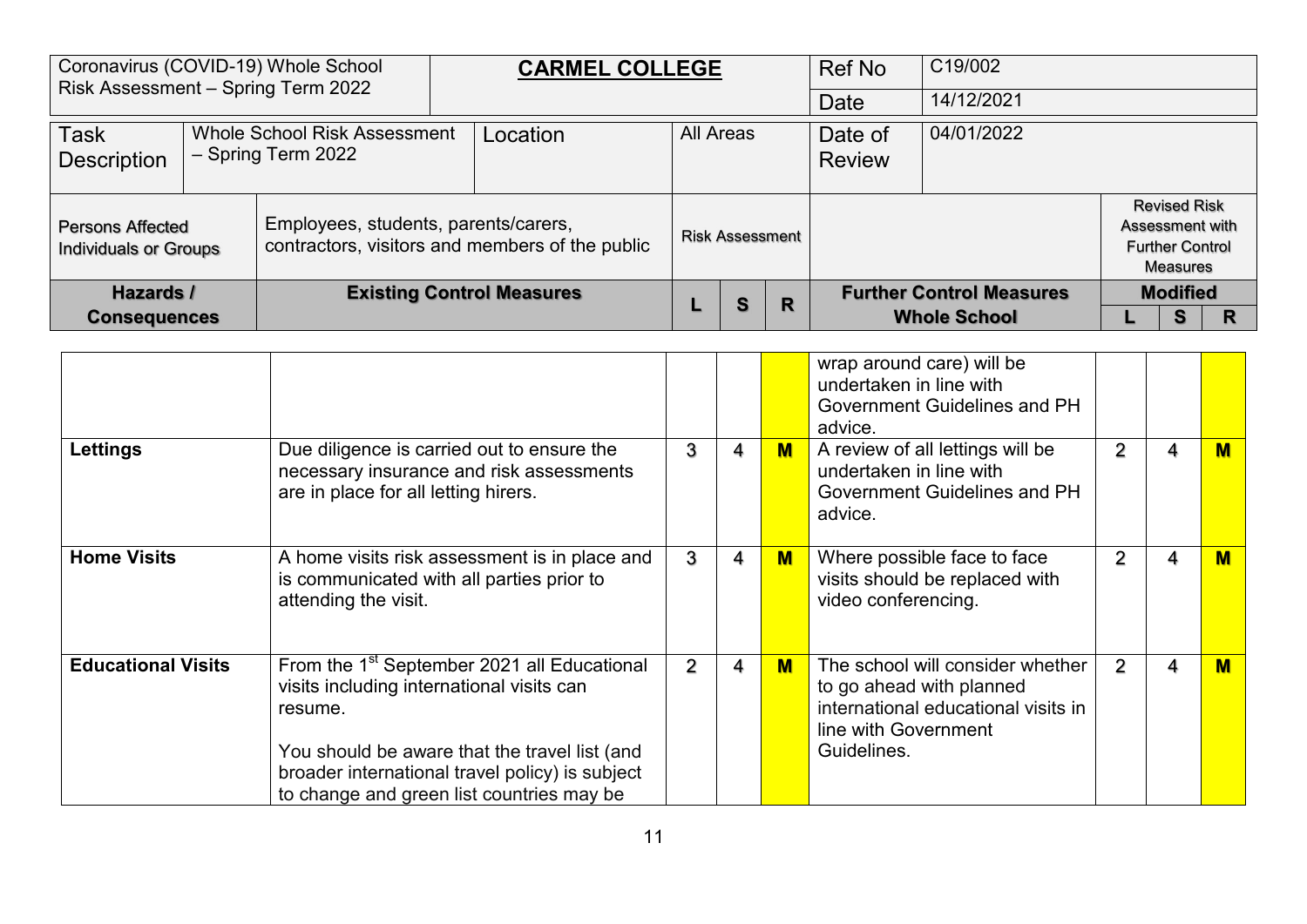| Coronavirus (COVID-19) Whole School<br>Risk Assessment - Spring Term 2022     |  |                                      | <b>CARMEL COLLEGE</b>                           |  |                        |   | Ref No                   | C19/002                         |                                                                              |  |
|-------------------------------------------------------------------------------|--|--------------------------------------|-------------------------------------------------|--|------------------------|---|--------------------------|---------------------------------|------------------------------------------------------------------------------|--|
|                                                                               |  |                                      |                                                 |  |                        |   | Date                     | 14/12/2021                      |                                                                              |  |
| $ $ Task<br>Whole School Risk Assessment<br>- Spring Term 2022<br>Description |  |                                      | Location                                        |  | <b>All Areas</b>       |   | Date of<br><b>Review</b> | 04/01/2022                      |                                                                              |  |
| <b>Persons Affected</b><br>Individuals or Groups                              |  | Employees, students, parents/carers, | contractors, visitors and members of the public |  | <b>Risk Assessment</b> |   |                          |                                 | <b>Revised Risk</b><br>Assessment with<br><b>Further Control</b><br>Measures |  |
| Hazards /                                                                     |  |                                      | <b>Existing Control Measures</b>                |  | S                      | R |                          | <b>Further Control Measures</b> | <b>Modified</b>                                                              |  |
| <b>Consequences</b>                                                           |  |                                      |                                                 |  |                        |   |                          | <b>Whole School</b>             | s                                                                            |  |

|                                       | moved into amber or red. The travel lists may<br>change during a visit and you must comply<br>with international travel legislation and should<br>have contingency plans in place to account<br>for these changes.                                                                           |                |   |     |                                                                                                                                                                 |                |   |   |
|---------------------------------------|----------------------------------------------------------------------------------------------------------------------------------------------------------------------------------------------------------------------------------------------------------------------------------------------|----------------|---|-----|-----------------------------------------------------------------------------------------------------------------------------------------------------------------|----------------|---|---|
| <b>Cleaning</b>                       | PPE will be worn by all cleaning staff<br>(disposable gloves and aprons).<br>Where possible cleaners will have own set of<br>cleaning resources (with the exception of<br>large equipment i.e. Floor buffers) to reduce<br>the risk of indirect transmission.<br>Cleaning schedule in place. | 2              | 4 | $M$ | NTH NHS will carry out termly<br>cleaning audits and training<br>where necessary.<br>All areas within school will be<br>cleaned thoroughly on a daily<br>basis. | $\overline{2}$ | 4 | М |
| <b>Emergency</b><br><b>Procedures</b> | Fire Emergency procedures are reviewed<br>regularly to ensure that arrangements remain<br>valid for Fire Safety including the numbers<br>and locations of trained fire wardens and the                                                                                                       | $\overline{2}$ | 4 | $M$ | Sequence of fire drills will be<br>carried out per zones.<br>The school's caretaker will carry                                                                  | 2              | 4 | M |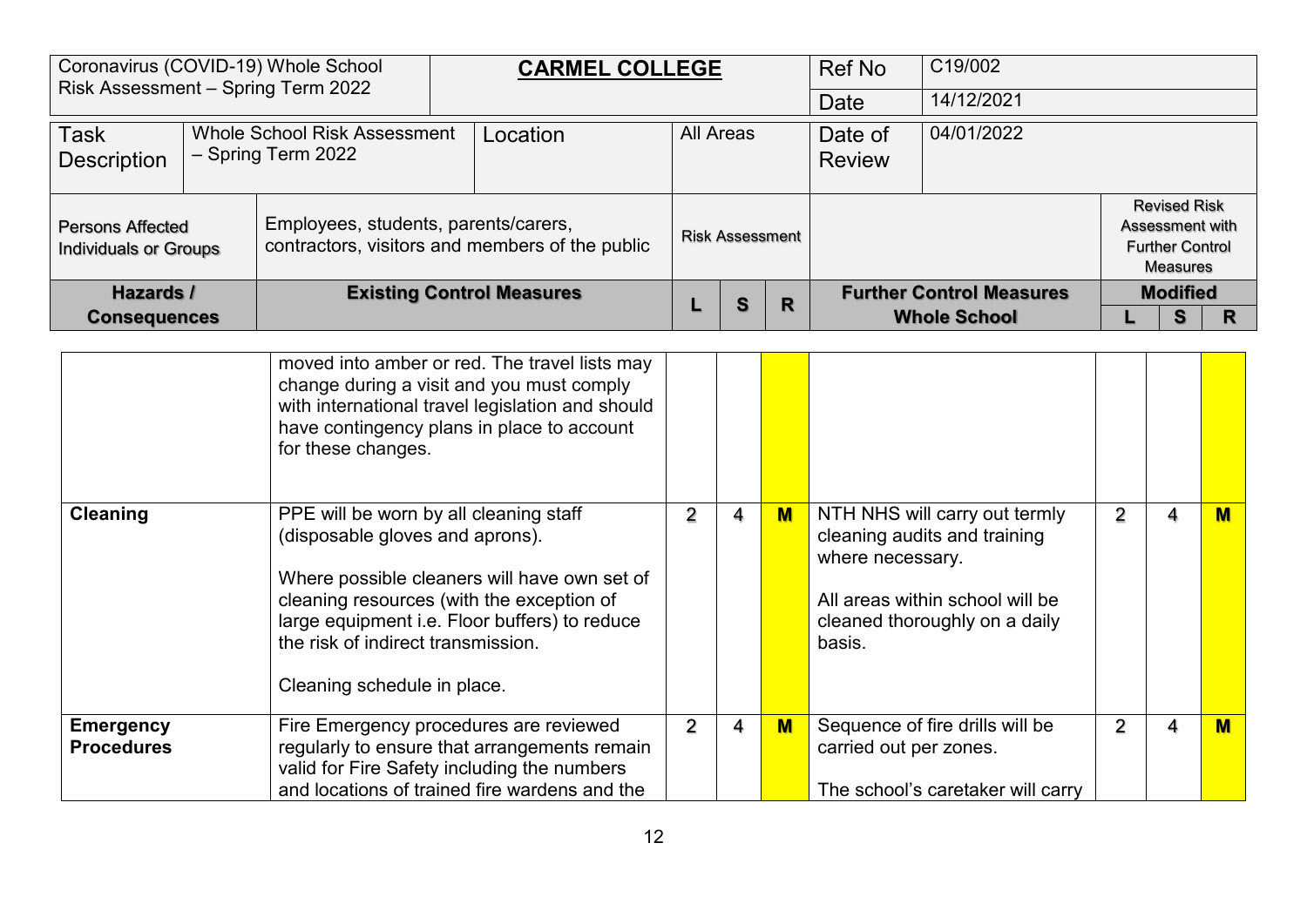| Coronavirus (COVID-19) Whole School<br>Risk Assessment - Spring Term 2022        |  |                                      | <b>CARMEL COLLEGE</b>                           |                  |                        |   | Ref No                   | C19/002                         |                                                                              |  |
|----------------------------------------------------------------------------------|--|--------------------------------------|-------------------------------------------------|------------------|------------------------|---|--------------------------|---------------------------------|------------------------------------------------------------------------------|--|
|                                                                                  |  |                                      |                                                 |                  |                        |   | Date                     | 14/12/2021                      |                                                                              |  |
| Task<br><b>Whole School Risk Assessment</b><br>- Spring Term 2022<br>Description |  |                                      | Location                                        | <b>All Areas</b> |                        |   | Date of<br><b>Review</b> | 04/01/2022                      |                                                                              |  |
| <b>Persons Affected</b><br>Individuals or Groups                                 |  | Employees, students, parents/carers, | contractors, visitors and members of the public |                  | <b>Risk Assessment</b> |   |                          |                                 | <b>Revised Risk</b><br>Assessment with<br><b>Further Control</b><br>Measures |  |
| Hazards /                                                                        |  |                                      | <b>Existing Control Measures</b>                |                  | S                      | R |                          | <b>Further Control Measures</b> | <b>Modified</b>                                                              |  |
| <b>Consequences</b>                                                              |  |                                      |                                                 |                  |                        |   |                          | <b>Whole School</b>             | s                                                                            |  |

|                                                       | validity of Personal Emergency Evacuation<br>Plans consider social distancing measures<br>where possible.<br>Emergency lockdown procedures are<br>reviewed regularly to ensure that<br>arrangements remain valid.                               |   |   |     | out weekly testing of the fire<br>alarm to ensure legal<br>requirements are met.                                                                                                                                                                                                                                                                                       |                |   |          |
|-------------------------------------------------------|-------------------------------------------------------------------------------------------------------------------------------------------------------------------------------------------------------------------------------------------------|---|---|-----|------------------------------------------------------------------------------------------------------------------------------------------------------------------------------------------------------------------------------------------------------------------------------------------------------------------------------------------------------------------------|----------------|---|----------|
| <b>First Aid/Possible</b><br><b>COVID-19 Symptoms</b> | First Aid trained person/s in place.<br>Disposable gloves and aprons available.<br>Children showing signs of Covid-19 will be<br>isolated until parents can collect them.<br>Student Support will be used as the primary<br>room for isolation. | 2 | 4 | $M$ | PPE is in place.<br>Personal protective equipment<br>must be worn when<br>administering first aid. See link<br>for instructions on donning and<br>doffing.<br>https://assets.publishing.service.<br>gov.uk/government/uploads/syst<br>em/uploads/attachment data/file<br>/877658/Quick guide to donnin<br>g doffing standard PPE health<br>and social care poster .pdf | $\overline{2}$ | 4 | <b>M</b> |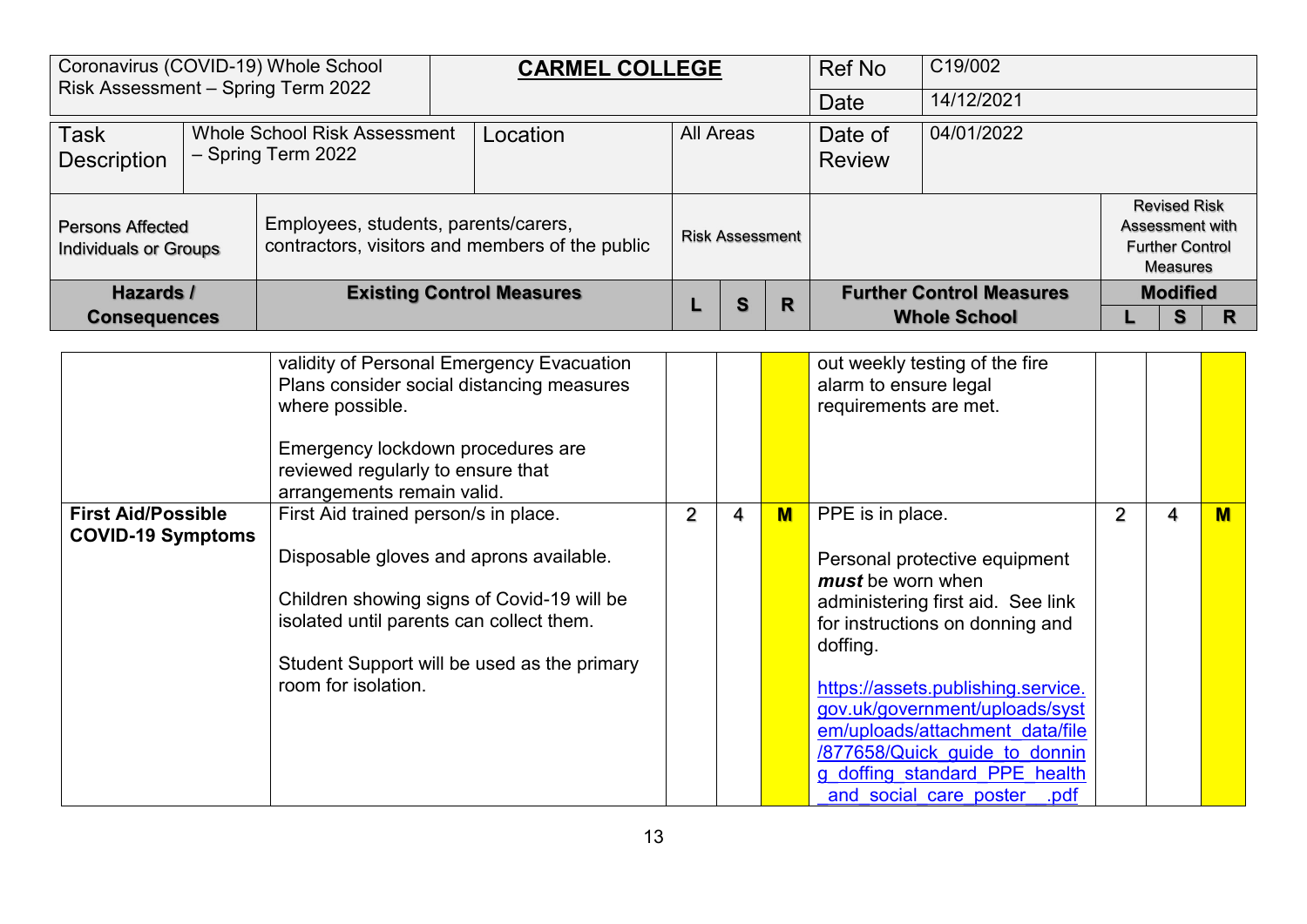| Risk Assessment - Spring Term 2022                                                             |  | Coronavirus (COVID-19) Whole School  | <b>CARMEL COLLEGE</b>                           |           |                        |   | Ref No                   | C19/002                         |                                                                              |   |
|------------------------------------------------------------------------------------------------|--|--------------------------------------|-------------------------------------------------|-----------|------------------------|---|--------------------------|---------------------------------|------------------------------------------------------------------------------|---|
|                                                                                                |  |                                      |                                                 |           |                        |   | Date                     | 14/12/2021                      |                                                                              |   |
| <b>Task</b><br><b>Whole School Risk Assessment</b><br>- Spring Term 2022<br><b>Description</b> |  |                                      | Location                                        | All Areas |                        |   | Date of<br><b>Review</b> | 04/01/2022                      |                                                                              |   |
| <b>Persons Affected</b><br><b>Individuals or Groups</b>                                        |  | Employees, students, parents/carers, | contractors, visitors and members of the public |           | <b>Risk Assessment</b> |   |                          |                                 | <b>Revised Risk</b><br>Assessment with<br><b>Further Control</b><br>Measures |   |
| Hazards /                                                                                      |  |                                      | <b>Existing Control Measures</b>                |           | S                      | R |                          | <b>Further Control Measures</b> | <b>Modified</b>                                                              |   |
| <b>Consequences</b>                                                                            |  |                                      |                                                 |           |                        |   |                          | <b>Whole School</b>             | S                                                                            | R |

|                                   |                                                                                                                                                                                                                                                                                                |   |   |                         | There is a protocol in place for<br>managing individuals who<br>present with symptoms of<br>Covid-19. Individuals who fall<br>within the moderate or high risk<br>category will not be expected to<br>assist any individual who<br>presents with possible<br>symptoms of Covid-19.<br>See PPE Matrix. |                |   |   |
|-----------------------------------|------------------------------------------------------------------------------------------------------------------------------------------------------------------------------------------------------------------------------------------------------------------------------------------------|---|---|-------------------------|-------------------------------------------------------------------------------------------------------------------------------------------------------------------------------------------------------------------------------------------------------------------------------------------------------|----------------|---|---|
| <b>Staff/Student</b><br>Wellbeing | Staff have been provided with Public Health<br>England Guidance for the public on the<br>mental health and wellbeing aspects of<br>coronavirus (COVID-19).<br>https://www.gov.uk/government/collections/pu<br>blic-mental-health#improving-the-lives-of-<br>people-with-mental-health-problems | 2 | 4 | $\overline{\mathsf{M}}$ | Ongoing monitoring<br>Well-being Channel on<br>Staffroom Teams Group -<br>where staff share resources to<br>support mental health and<br>wellbeing.<br>Mind will be available during the<br>holidays.                                                                                                 | $\overline{2}$ | 4 | M |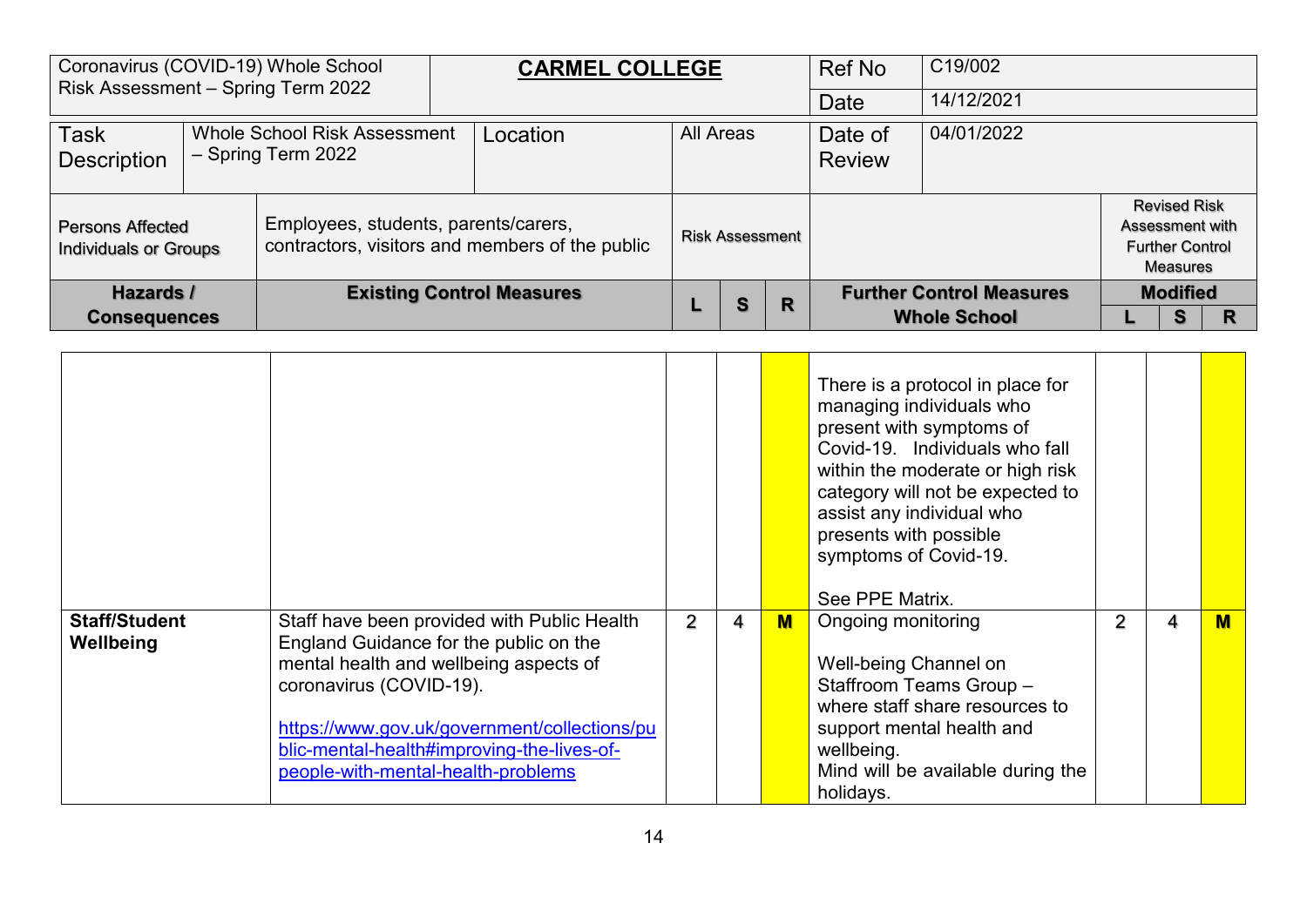|                                                                                         | Coronavirus (COVID-19) Whole School<br>Risk Assessment - Spring Term 2022                       |  | <b>CARMEL COLLEGE</b>                           |                  |                        | Ref No | C19/002                  |                                 |  |                                                                                     |  |
|-----------------------------------------------------------------------------------------|-------------------------------------------------------------------------------------------------|--|-------------------------------------------------|------------------|------------------------|--------|--------------------------|---------------------------------|--|-------------------------------------------------------------------------------------|--|
|                                                                                         |                                                                                                 |  |                                                 |                  |                        |        | <b>Date</b>              | 14/12/2021                      |  |                                                                                     |  |
| <b>Task</b><br>Whole School Risk Assessment<br>- Spring Term 2022<br><b>Description</b> |                                                                                                 |  | Location                                        | <b>All Areas</b> |                        |        | Date of<br><b>Review</b> | 04/01/2022                      |  |                                                                                     |  |
|                                                                                         | Employees, students, parents/carers,<br><b>Persons Affected</b><br><b>Individuals or Groups</b> |  | contractors, visitors and members of the public |                  | <b>Risk Assessment</b> |        |                          |                                 |  | <b>Revised Risk</b><br>Assessment with<br><b>Further Control</b><br><b>Measures</b> |  |
| Hazards /                                                                               |                                                                                                 |  | <b>Existing Control Measures</b>                |                  | S                      | R      |                          | <b>Further Control Measures</b> |  | <b>Modified</b>                                                                     |  |
| <b>Consequences</b>                                                                     |                                                                                                 |  |                                                 |                  |                        |        |                          | <b>Whole School</b>             |  | s                                                                                   |  |

|                                           | Staff encouraged to leave the school site<br>shortly after the end of the school day.<br>Staff informed of 24 hour free counselling<br>service.                                                                            |   |   |   | <b>Mental Health First Aiders</b><br>available and programs will be<br>developed i.e. Watchful waiting.<br>Students may be experiencing a<br>variety of emotions in response<br>to the COVID-19 pandemic,<br>such as anxiety, stress or low<br>mood. You can access useful<br>links and sources of support on<br>https://www.gov.uk/guidance/me<br>ntal-health-and-wellbeing-<br>support-in-schools-and-<br>colleges#contents |                |   |   |
|-------------------------------------------|----------------------------------------------------------------------------------------------------------------------------------------------------------------------------------------------------------------------------|---|---|---|-------------------------------------------------------------------------------------------------------------------------------------------------------------------------------------------------------------------------------------------------------------------------------------------------------------------------------------------------------------------------------------------------------------------------------|----------------|---|---|
| <b>Known Behavioural</b><br><b>issues</b> | Students with known behavioural issues are<br>identified. If student behaviour develops<br>throughout the day, they can be moved to<br>either the P4L room or the Emmaus Centre,<br>where they can be supported by various | 2 | 4 | M |                                                                                                                                                                                                                                                                                                                                                                                                                               | $\overline{2}$ | 4 | м |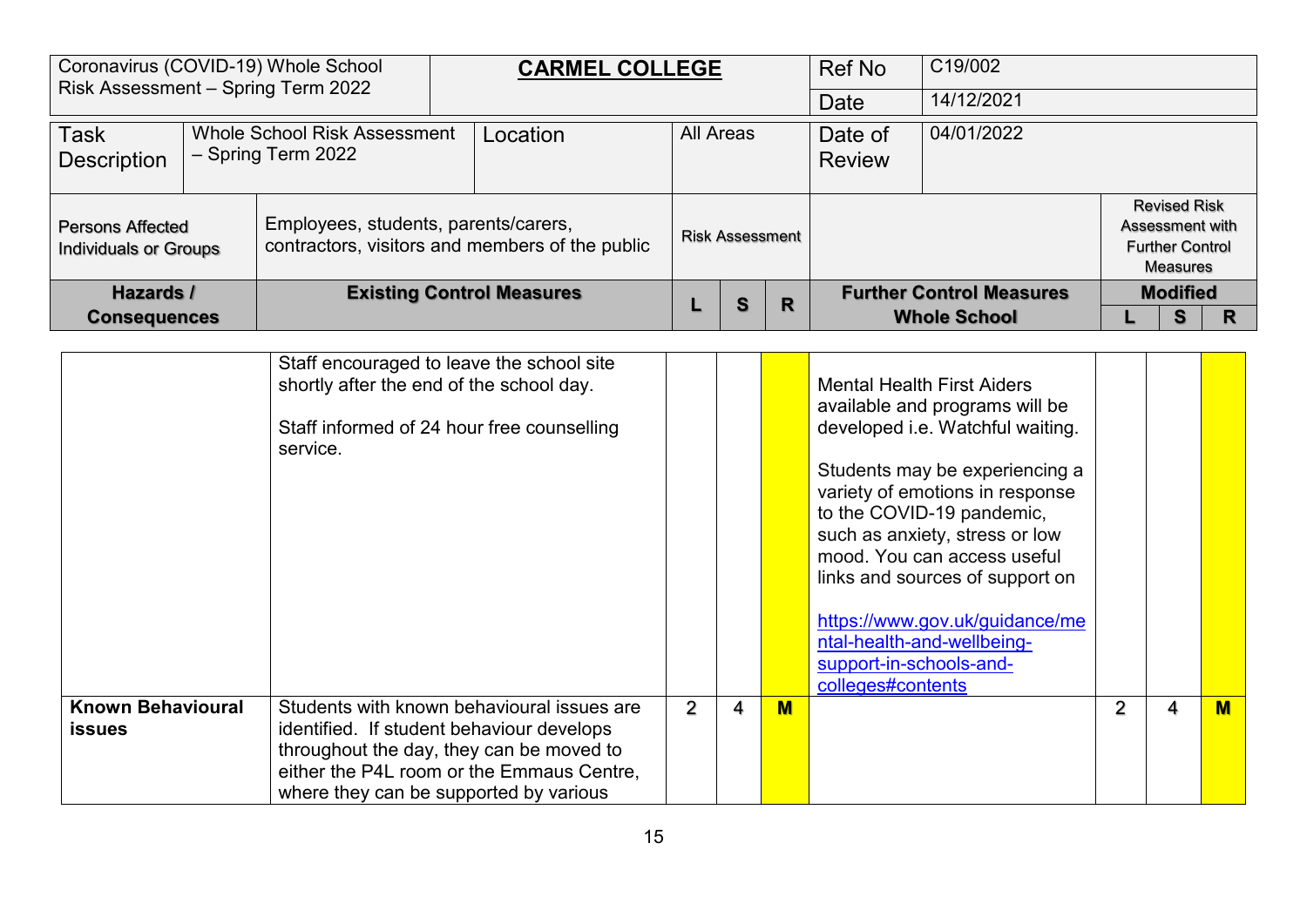| Risk Assessment - Spring Term 2022                      |                                                           | Coronavirus (COVID-19) Whole School  | <b>CARMEL COLLEGE</b>                           |           |                        |   | <b>Ref No</b>            | C19/002                         |                                                                  |                 |  |
|---------------------------------------------------------|-----------------------------------------------------------|--------------------------------------|-------------------------------------------------|-----------|------------------------|---|--------------------------|---------------------------------|------------------------------------------------------------------|-----------------|--|
|                                                         |                                                           |                                      |                                                 |           |                        |   | Date                     | 14/12/2021                      |                                                                  |                 |  |
| <b>Task</b><br><b>Description</b>                       | <b>Whole School Risk Assessment</b><br>- Spring Term 2022 |                                      | Location                                        | All Areas |                        |   | Date of<br><b>Review</b> | 04/01/2022                      |                                                                  |                 |  |
| <b>Persons Affected</b><br><b>Individuals or Groups</b> |                                                           | Employees, students, parents/carers, | contractors, visitors and members of the public |           | <b>Risk Assessment</b> |   |                          |                                 | <b>Revised Risk</b><br>Assessment with<br><b>Further Control</b> | Measures        |  |
| Hazards /                                               |                                                           |                                      | <b>Existing Control Measures</b>                |           | S                      | R |                          | <b>Further Control Measures</b> |                                                                  | <b>Modified</b> |  |
| <b>Consequences</b>                                     |                                                           |                                      |                                                 |           |                        |   |                          | <b>Whole School</b>             |                                                                  |                 |  |

|                                                                                                                                                                                   | interventions.<br><b>Behaviour Policy amended</b>                                                                                                                                                                                                                                                                                                                                                                                                                                                                                                                                                                                                                                                    |                |   |     |                                                                                                                                                                                                                                              |                |   |     |
|-----------------------------------------------------------------------------------------------------------------------------------------------------------------------------------|------------------------------------------------------------------------------------------------------------------------------------------------------------------------------------------------------------------------------------------------------------------------------------------------------------------------------------------------------------------------------------------------------------------------------------------------------------------------------------------------------------------------------------------------------------------------------------------------------------------------------------------------------------------------------------------------------|----------------|---|-----|----------------------------------------------------------------------------------------------------------------------------------------------------------------------------------------------------------------------------------------------|----------------|---|-----|
| <b>Potential Symptoms</b><br>(General)<br><b>Significant breathing</b><br>difficulty.<br><b>High Temperature</b><br><b>Coughing and</b><br>sneezing<br>Loss of taste and<br>smell | General precautions as advised by the<br>Government to be strictly observed:<br>Cover your mouth and nose with a<br>tissue or your sleeve (not your hands)<br>when you cough or sneeze<br>• Put used tissues in the bin immediately<br>Wash your hands with soap and water<br>often – use hand sanitiser gel if soap<br>and water are not available<br>Try to avoid close contact with people<br>who are unwell<br>Don't touch your eyes, nose or mouth<br>if your hands are not clean<br>Each person in school, staff, student or visitor<br>will where possible maintain a practical<br>distance away from each other and not get<br>into close proximity with each other if it can<br>be avoided. | $\overline{2}$ | 4 | $M$ | Any member of staff presenting<br>with symptoms whilst in school<br>will inform the Head Teacher or<br>SLT on rota. Advice will be<br>sought from Public Health<br>England.<br>To arrange a test call 119 or<br>visit www.gov.uk/coronavirus | $\overline{2}$ | 4 | $M$ |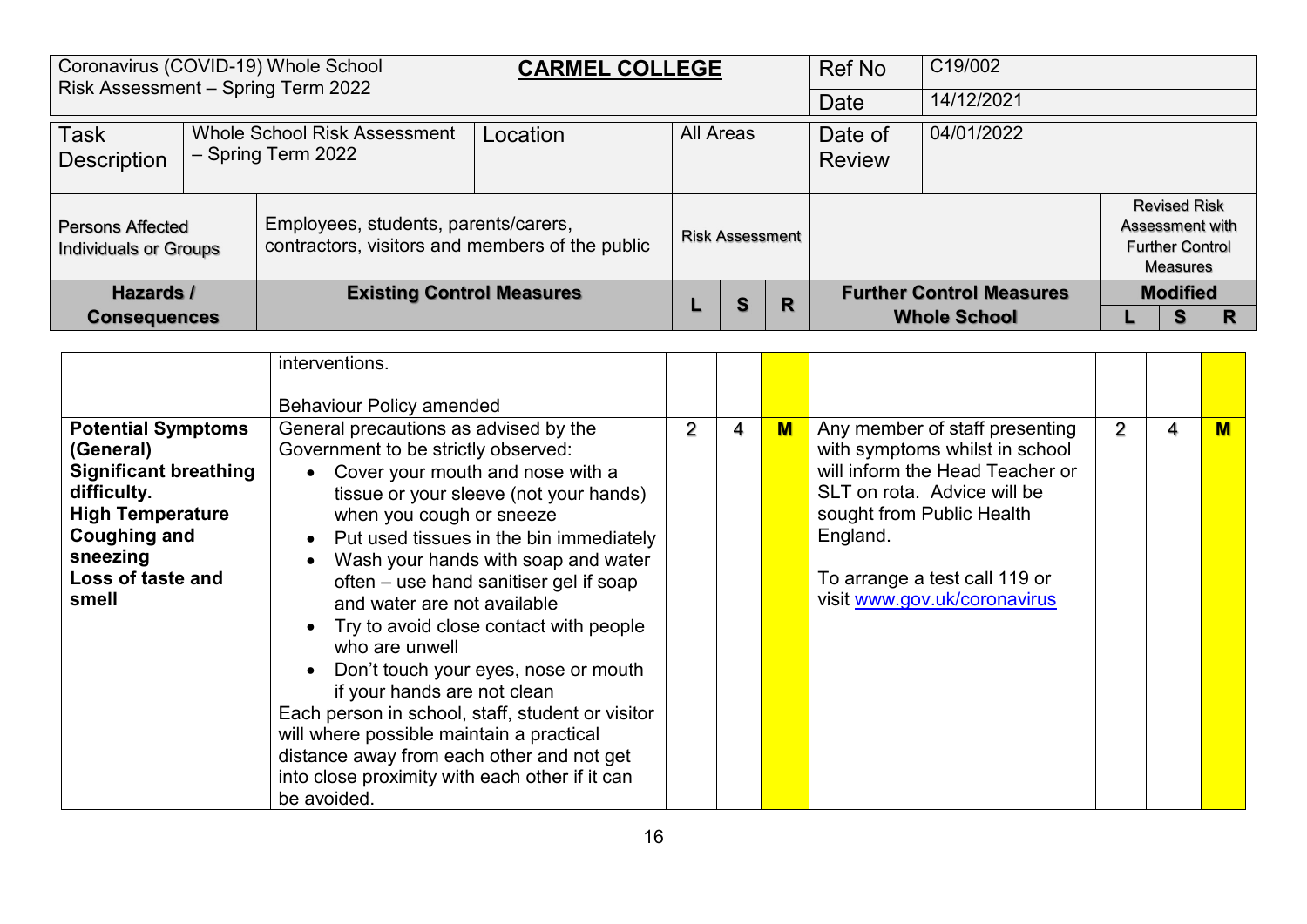| Coronavirus (COVID-19) Whole School                                                                                                |                                                                                                                                     |                                                                                                                                                                                                                                                           |  | <b>CARMEL COLLEGE</b>                                                                                                                                                                                                                                                                        |                             |                        |                                 | <b>Ref No</b>            | C19/002                                                                                                                                                                                                                                        |                 |                                                                                     |              |
|------------------------------------------------------------------------------------------------------------------------------------|-------------------------------------------------------------------------------------------------------------------------------------|-----------------------------------------------------------------------------------------------------------------------------------------------------------------------------------------------------------------------------------------------------------|--|----------------------------------------------------------------------------------------------------------------------------------------------------------------------------------------------------------------------------------------------------------------------------------------------|-----------------------------|------------------------|---------------------------------|--------------------------|------------------------------------------------------------------------------------------------------------------------------------------------------------------------------------------------------------------------------------------------|-----------------|-------------------------------------------------------------------------------------|--------------|
| Risk Assessment - Spring Term 2022                                                                                                 |                                                                                                                                     |                                                                                                                                                                                                                                                           |  |                                                                                                                                                                                                                                                                                              |                             |                        |                                 | Date                     | 14/12/2021                                                                                                                                                                                                                                     |                 |                                                                                     |              |
| <b>Task</b><br><b>Description</b>                                                                                                  |                                                                                                                                     | <b>Whole School Risk Assessment</b><br>- Spring Term 2022                                                                                                                                                                                                 |  | Location                                                                                                                                                                                                                                                                                     |                             | <b>All Areas</b>       |                                 | Date of<br><b>Review</b> | 04/01/2022                                                                                                                                                                                                                                     |                 |                                                                                     |              |
| <b>Persons Affected</b>                                                                                                            | Employees, students, parents/carers,<br><b>Individuals or Groups</b><br>Hazards /                                                   |                                                                                                                                                                                                                                                           |  | contractors, visitors and members of the public                                                                                                                                                                                                                                              |                             | <b>Risk Assessment</b> |                                 |                          |                                                                                                                                                                                                                                                |                 | <b>Revised Risk</b><br>Assessment with<br><b>Further Control</b><br><b>Measures</b> |              |
|                                                                                                                                    | <b>Consequences</b>                                                                                                                 |                                                                                                                                                                                                                                                           |  | <b>Existing Control Measures</b>                                                                                                                                                                                                                                                             | $\mathbf{s}$<br>$\mathbf R$ |                        | <b>Further Control Measures</b> |                          |                                                                                                                                                                                                                                                | <b>Modified</b> |                                                                                     |              |
|                                                                                                                                    |                                                                                                                                     |                                                                                                                                                                                                                                                           |  |                                                                                                                                                                                                                                                                                              |                             |                        |                                 |                          | <b>Whole School</b>                                                                                                                                                                                                                            |                 | S                                                                                   | $\mathsf{R}$ |
| <b>Clinically Extremely</b><br>Vulnerable /<br><b>Clinically Vulnerable</b><br><b>Staff</b><br>(Including BAME,<br>pregnancy etc.) |                                                                                                                                     | advice to shield has ended, clinically<br>We are also advising clinically extremely<br>precautions to protect themselves.<br>uidance-on-shielding-and-protecting-<br>extremely-vulnerable-persons-from-covid-<br>19/guidance-on-shielding-and-protecting- |  | Shielding is currently paused. Although the<br>extremely vulnerable people must continue to<br>follow the rules that are in place for everyone.<br>vulnerable people to continue to take extra<br>https://www.gov.uk/government/publications/g<br>extremely-vulnerable-persons-from-covid-19 | 3                           | 4                      | $\mathbf M$                     |                          | A risk assessment review will be<br>carried out with all pregnant staff<br>approaching 28+ weeks, so that<br>additional control measure can<br>be considered (if required).                                                                    | 2               | 4                                                                                   | M            |
| contacts and<br>isolation                                                                                                          | <b>Tracing close</b><br>by NHS Test and Trace and education<br>settings will no longer be expected to<br>undertake contact tracing. |                                                                                                                                                                                                                                                           |  | Close contacts in schools are now identified<br>From 14 December 2021, adults who are fully<br>vaccinated and all children and young people                                                                                                                                                  | 3                           | $\overline{4}$         | M                               |                          | All travellers arriving into the UK<br>will need to isolate and get a<br>PCR test by 'day two' after<br>arrival. They may end their<br>isolation once they receive a<br>negative result. If the result is<br>positive, they should continue to | 2               | 4                                                                                   | <b>M</b>     |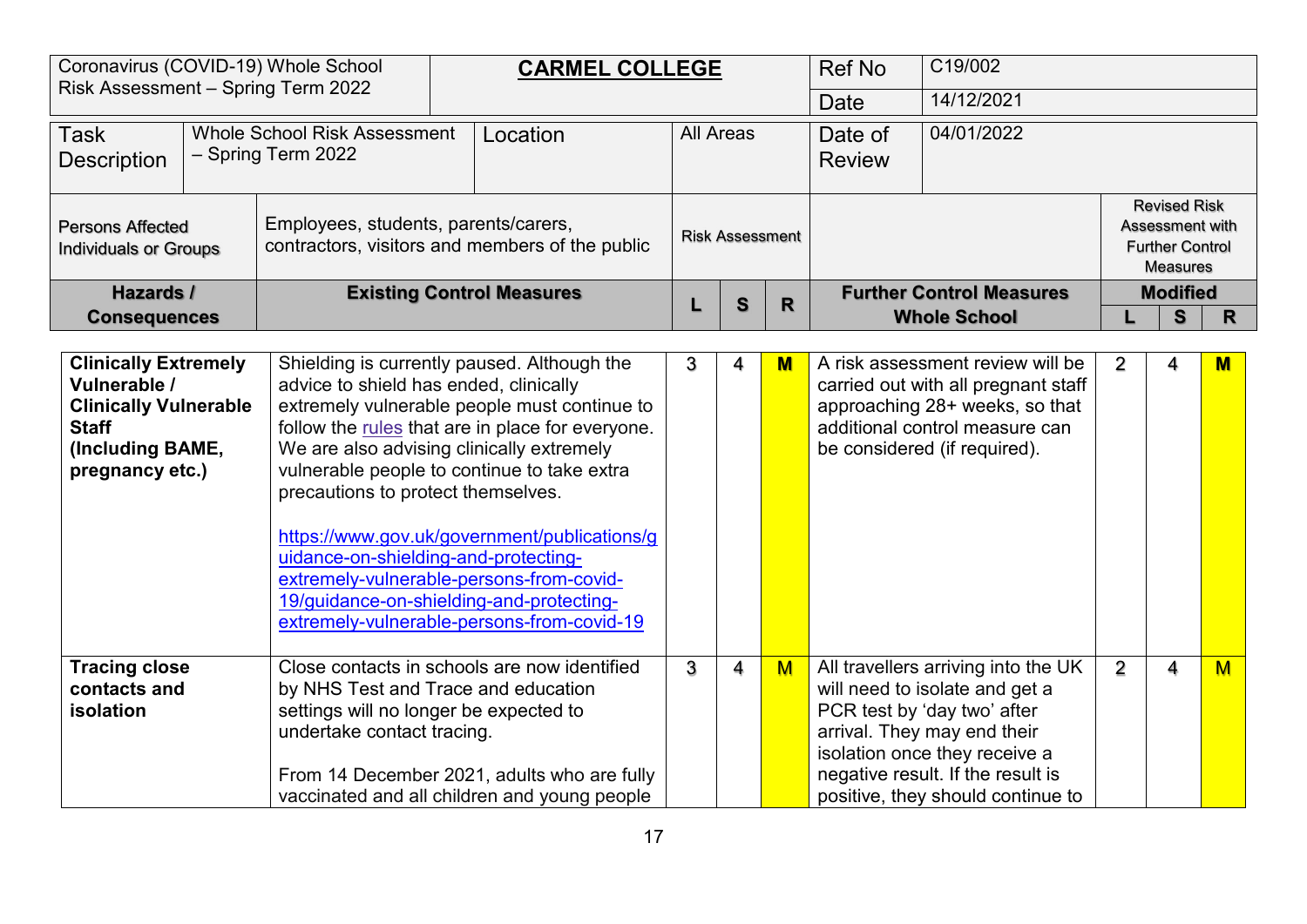|                                                                                                | Coronavirus (COVID-19) Whole School<br>Risk Assessment - Spring Term 2022                       |  | <b>CARMEL COLLEGE</b>                           |  |                        | Ref No | C19/002                  |                                 |  |                                                                                     |  |
|------------------------------------------------------------------------------------------------|-------------------------------------------------------------------------------------------------|--|-------------------------------------------------|--|------------------------|--------|--------------------------|---------------------------------|--|-------------------------------------------------------------------------------------|--|
|                                                                                                |                                                                                                 |  |                                                 |  |                        |        | Date                     | 14/12/2021                      |  |                                                                                     |  |
| <b>Task</b><br><b>Whole School Risk Assessment</b><br>- Spring Term 2022<br><b>Description</b> |                                                                                                 |  | Location                                        |  | All Areas              |        | Date of<br><b>Review</b> | 04/01/2022                      |  |                                                                                     |  |
|                                                                                                | Employees, students, parents/carers,<br><b>Persons Affected</b><br><b>Individuals or Groups</b> |  | contractors, visitors and members of the public |  | <b>Risk Assessment</b> |        |                          |                                 |  | <b>Revised Risk</b><br>Assessment with<br><b>Further Control</b><br><b>Measures</b> |  |
| Hazards /                                                                                      |                                                                                                 |  | <b>Existing Control Measures</b>                |  | S                      | R      |                          | <b>Further Control Measures</b> |  | <b>Modified</b>                                                                     |  |
| <b>Consequences</b>                                                                            |                                                                                                 |  |                                                 |  |                        |        |                          | <b>Whole School</b>             |  | s                                                                                   |  |

| aged between 5 and 18 years and 6 months<br>identified as a contact of someone with<br>COVID-19 are strongly advised to take a LFD<br>test every day for 7 days and continue to<br>attend their setting as normal, unless they<br>have a positive test result. Daily testing of<br>close contacts applies to all contacts who are:                                                                                  |  | isolate and follow rules on<br>isolation following a positive<br>test. Unvaccinated arrivals aged<br>over 18 will follow the existing,<br>more onerous, testing and<br>isolation regime. All Red list<br>arrivals will enter quarantine. |  |  |
|---------------------------------------------------------------------------------------------------------------------------------------------------------------------------------------------------------------------------------------------------------------------------------------------------------------------------------------------------------------------------------------------------------------------|--|------------------------------------------------------------------------------------------------------------------------------------------------------------------------------------------------------------------------------------------|--|--|
| fully vaccinated adults – people who have<br>had 2 doses of an approved vaccine.<br>all children and young people aged 5 to 18<br>years and 6 months, regardless of their<br>vaccination status.<br>people who are not able to get vaccinated<br>for medical reasons.<br>people taking part, or have taken part, in<br>an approved clinical trial for a COVID-19<br>vaccine.<br>From Monday 17 January, people with |  |                                                                                                                                                                                                                                          |  |  |
| COVID-19 in England can end their self-                                                                                                                                                                                                                                                                                                                                                                             |  |                                                                                                                                                                                                                                          |  |  |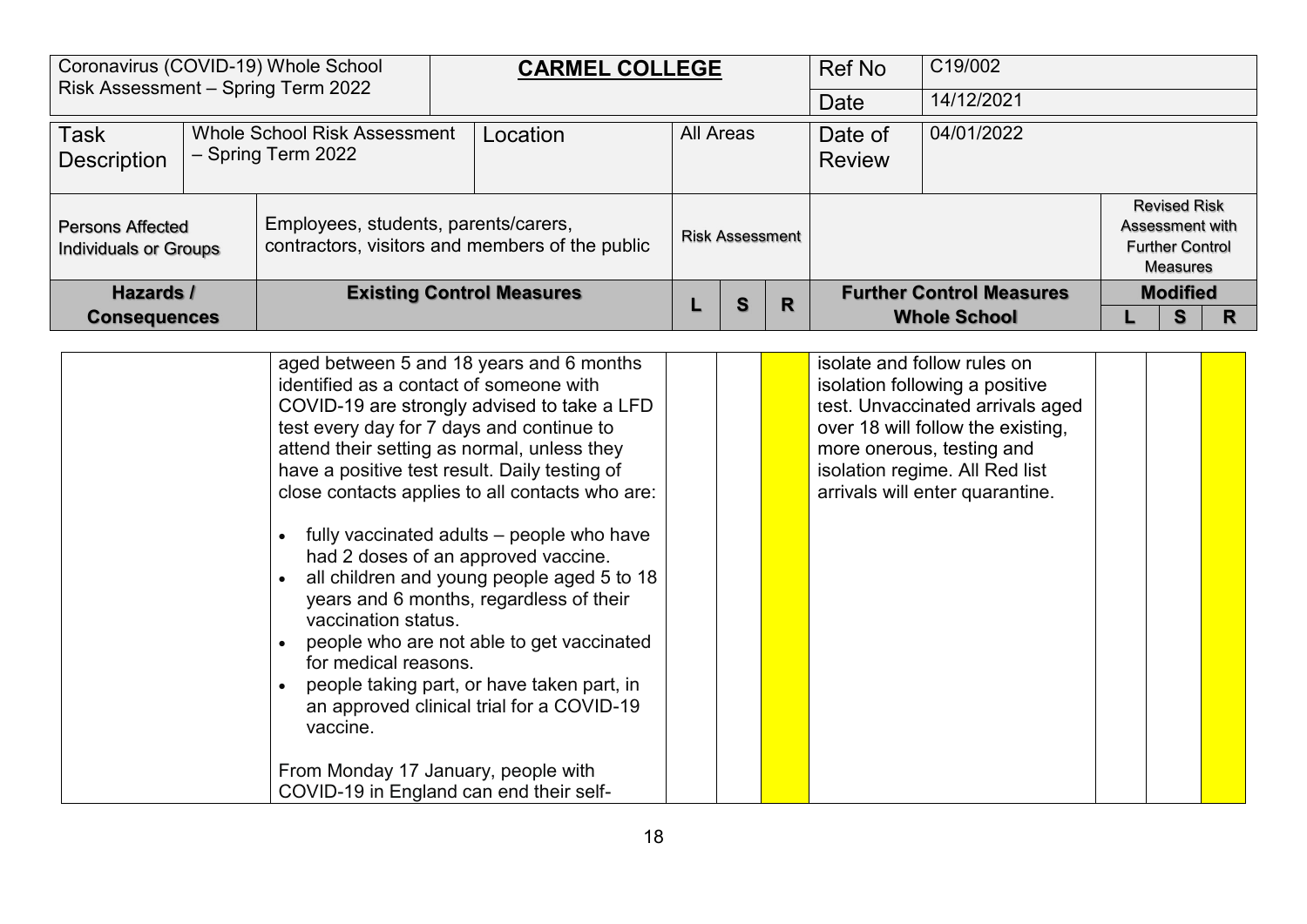|                                                                                                | Coronavirus (COVID-19) Whole School<br>Risk Assessment - Spring Term 2022                       |  | <b>CARMEL COLLEGE</b>                           |  |                        | <b>Ref No</b> | C19/002                  |                                 |  |                                                                                     |  |
|------------------------------------------------------------------------------------------------|-------------------------------------------------------------------------------------------------|--|-------------------------------------------------|--|------------------------|---------------|--------------------------|---------------------------------|--|-------------------------------------------------------------------------------------|--|
|                                                                                                |                                                                                                 |  |                                                 |  |                        |               | Date                     | 14/12/2021                      |  |                                                                                     |  |
| <b>Task</b><br><b>Whole School Risk Assessment</b><br>- Spring Term 2022<br><b>Description</b> |                                                                                                 |  | Location                                        |  | <b>All Areas</b>       |               | Date of<br><b>Review</b> | 04/01/2022                      |  |                                                                                     |  |
|                                                                                                | Employees, students, parents/carers,<br><b>Persons Affected</b><br><b>Individuals or Groups</b> |  | contractors, visitors and members of the public |  | <b>Risk Assessment</b> |               |                          |                                 |  | <b>Revised Risk</b><br>Assessment with<br><b>Further Control</b><br><b>Measures</b> |  |
|                                                                                                | Hazards /<br><b>Consequences</b>                                                                |  | <b>Existing Control Measures</b>                |  | S                      | R             |                          | <b>Further Control Measures</b> |  | <b>Modified</b>                                                                     |  |
|                                                                                                |                                                                                                 |  |                                                 |  |                        |               |                          | <b>Whole School</b>             |  | s                                                                                   |  |

| isolation after 5 full days, as long as they test<br>negative on day 5 and day 6.                                                                                                                                                                                     |  |  |  |  |
|-----------------------------------------------------------------------------------------------------------------------------------------------------------------------------------------------------------------------------------------------------------------------|--|--|--|--|
| The first test must be taken no earlier than<br>day 5 of the self-isolation period, and the<br>second must be taken the following day. If an<br>individual is positive on day 5, then a negative<br>test is required on day 6 and day 7 to release<br>from isolation. |  |  |  |  |
| It is essential that 2 negative rapid lateral flow<br>tests are taken on consecutive days and<br>reported before individuals return to their job<br>or education, if leaving self-isolation earlier<br>than the full 10-day period.                                   |  |  |  |  |
| For instance, if an individual is positive on day<br>5, then a negative test is required on both day<br>6 and day 7 to release from self-isolation, or<br>positive on day 6, then a negative test is<br>required on days 7 and 8, and so on until the                 |  |  |  |  |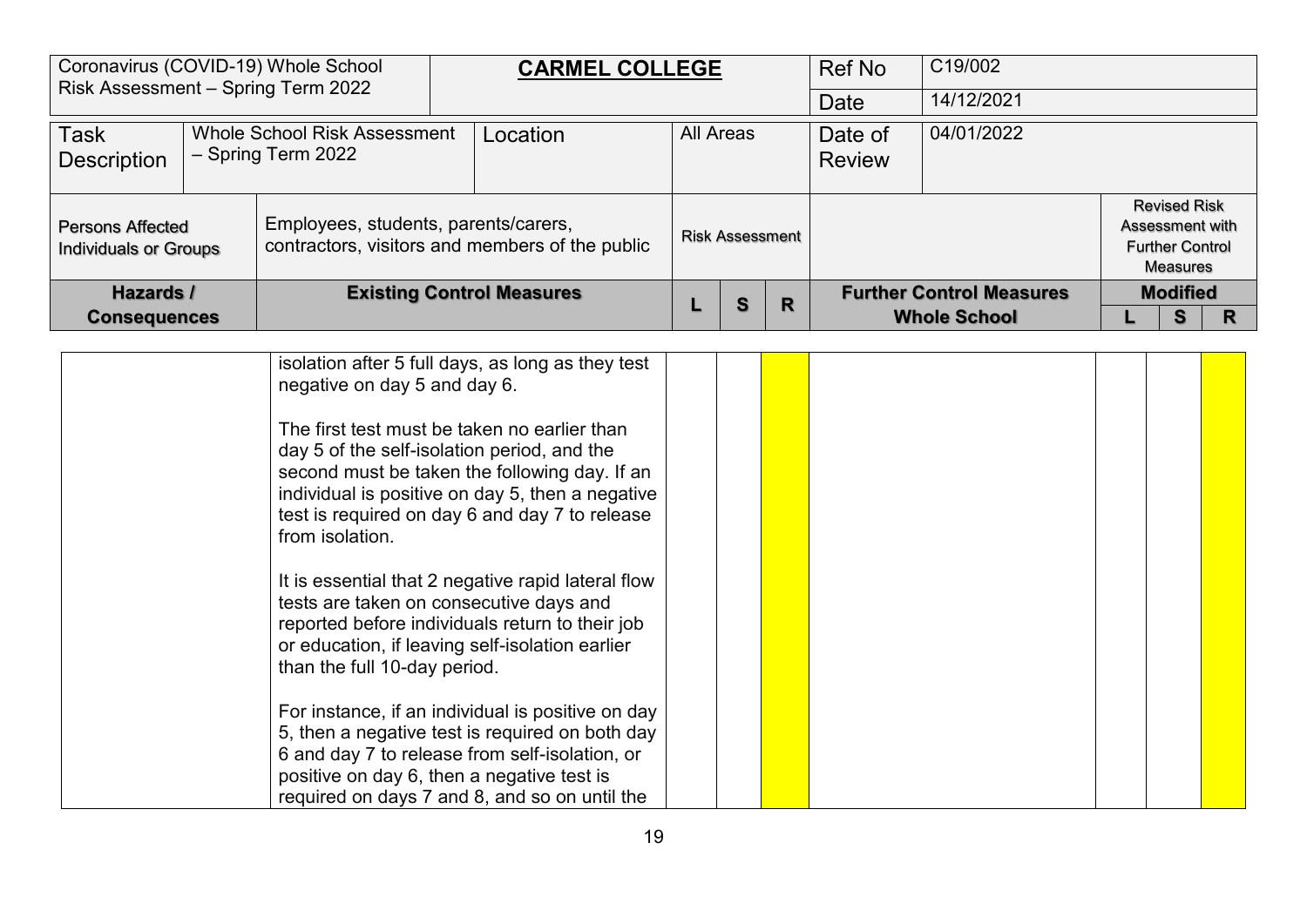| Coronavirus (COVID-19) Whole School<br>Risk Assessment - Spring Term 2022 |  |                                                    | <b>CARMEL COLLEGE</b>                           |                  |                        | <b>Ref No</b> | C19/002                                                |                 |                                                                              |  |
|---------------------------------------------------------------------------|--|----------------------------------------------------|-------------------------------------------------|------------------|------------------------|---------------|--------------------------------------------------------|-----------------|------------------------------------------------------------------------------|--|
|                                                                           |  |                                                    |                                                 |                  |                        |               | Date                                                   | 14/12/2021      |                                                                              |  |
| <b>Task</b><br><b>Description</b>                                         |  | Whole School Risk Assessment<br>- Spring Term 2022 | Location                                        | <b>All Areas</b> |                        |               | Date of<br><b>Review</b>                               | 04/01/2022      |                                                                              |  |
| <b>Persons Affected</b><br><b>Individuals or Groups</b>                   |  | Employees, students, parents/carers,               | contractors, visitors and members of the public |                  | <b>Risk Assessment</b> |               |                                                        |                 | <b>Revised Risk</b><br>Assessment with<br><b>Further Control</b><br>Measures |  |
| Hazards /<br><b>Consequences</b>                                          |  | <b>Existing Control Measures</b>                   |                                                 | S                | R                      |               | <b>Further Control Measures</b><br><b>Whole School</b> | <b>Modified</b> |                                                                              |  |

|                                                       | end of day 10.<br>Report your LFD test results after taking each<br>test,                                                                                                                                                                                                                                                                         |   |   |   |                                                                                                                                                                                                                                                                                                                                                                                                                                                            |                |   |     |
|-------------------------------------------------------|---------------------------------------------------------------------------------------------------------------------------------------------------------------------------------------------------------------------------------------------------------------------------------------------------------------------------------------------------|---|---|---|------------------------------------------------------------------------------------------------------------------------------------------------------------------------------------------------------------------------------------------------------------------------------------------------------------------------------------------------------------------------------------------------------------------------------------------------------------|----------------|---|-----|
| Asymptomatic<br>testing of staff &<br><b>students</b> | From 11 January 2022 any member of staff or<br>student who receives a positive lateral flow<br>device (LFD) test result for coronavirus<br>(COVID-19) will be required to self-isolate<br>immediately and won't be required to take a<br>confirmatory PCR test.<br>This is a temporary measure while COVID-19<br>rates remain high across the UK. | 3 | 4 | M | Student testing with be phased<br>during the first week to help<br>manage the number of students<br>passing through the test area at<br>any one time.<br>All staff and students are<br>provided with LFD home test<br>kits to swab themselves twice a<br>week at home.<br>Households of children<br>attending Education can access<br>lateral flow tests as per<br>Government Guidance.<br>https://www.gov.uk/guidance/rap<br>id-lateral-flow-testing-for- | $\overline{2}$ | 4 | $M$ |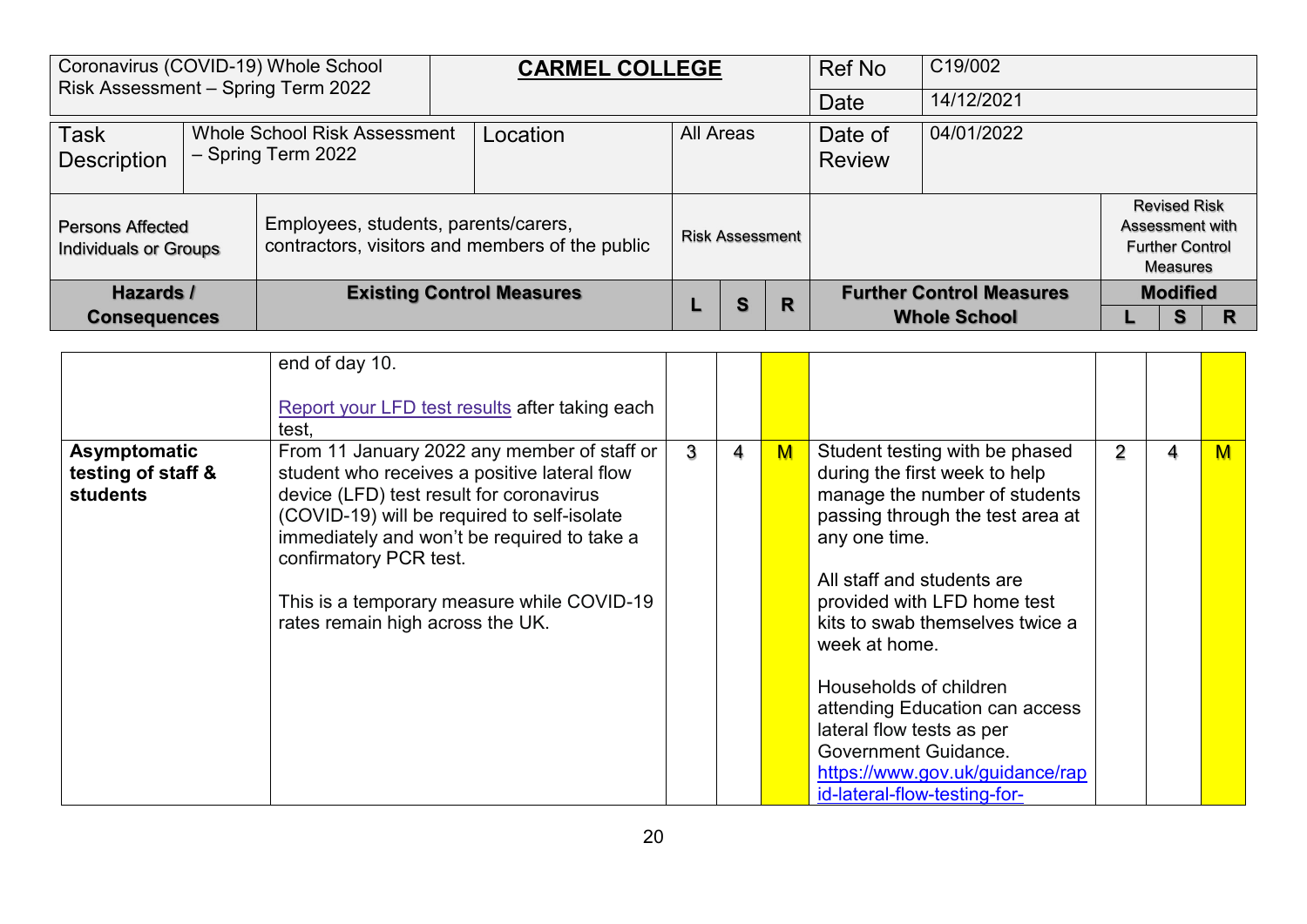| Coronavirus (COVID-19) Whole School<br>Risk Assessment - Spring Term 2022 |  |                                                           | <b>CARMEL COLLEGE</b>                           |  |                        | Ref No    | C19/002 |                                 |  |                                                                                     |  |
|---------------------------------------------------------------------------|--|-----------------------------------------------------------|-------------------------------------------------|--|------------------------|-----------|---------|---------------------------------|--|-------------------------------------------------------------------------------------|--|
|                                                                           |  |                                                           |                                                 |  |                        |           | Date    | 14/12/2021                      |  |                                                                                     |  |
| <b>Task</b><br><b>Description</b>                                         |  | <b>Whole School Risk Assessment</b><br>- Spring Term 2022 | Location                                        |  |                        | All Areas |         | 04/01/2022                      |  |                                                                                     |  |
| <b>Persons Affected</b><br><b>Individuals or Groups</b>                   |  | Employees, students, parents/carers,                      | contractors, visitors and members of the public |  | <b>Risk Assessment</b> |           |         |                                 |  | <b>Revised Risk</b><br>Assessment with<br><b>Further Control</b><br><b>Measures</b> |  |
| Hazards /                                                                 |  |                                                           | <b>Existing Control Measures</b>                |  | S                      | R         |         | <b>Further Control Measures</b> |  | <b>Modified</b>                                                                     |  |
| <b>Consequences</b>                                                       |  |                                                           |                                                 |  |                        |           |         | <b>Whole School</b>             |  | s                                                                                   |  |

|                                                                                                             |                                                                                                                                                                 |   |                | households-and-bubbles-of-<br>school-students-and-staff                                                                                                                                        |  |  |
|-------------------------------------------------------------------------------------------------------------|-----------------------------------------------------------------------------------------------------------------------------------------------------------------|---|----------------|------------------------------------------------------------------------------------------------------------------------------------------------------------------------------------------------|--|--|
| Impact on individuals<br>who may be<br>more vulnerable to<br>COVID-19 due to<br>their vaccination<br>status | The Trust encourage all employees to take<br>part in both LFD testing twice a week and<br>where medical conditions allow the National<br>Vaccination Programme. | 4 | $\blacksquare$ | <b>Ongoing Monitoring</b><br>Unvaccinated, employees who<br>are identified by Track & Trace<br>as a close contact should self-<br>isolate as instructed, and where<br>possible work from home. |  |  |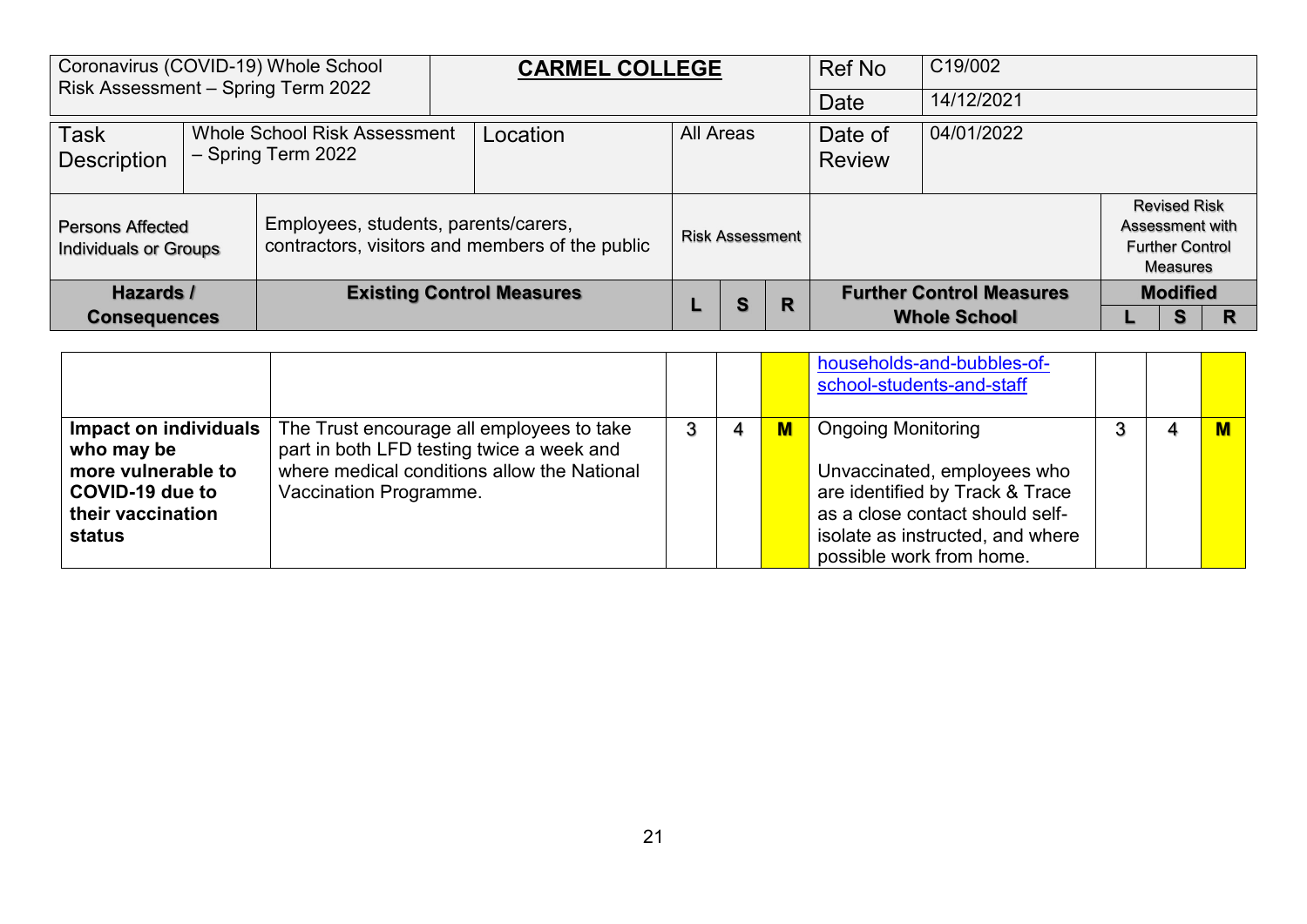| Coronavirus (COVID-19) Whole School Risk<br>Assessment - Spring Term 2022                                                                          |  |                                                                | <b>CARMEL COLLEGE</b> |  |                        | Ref No    | C19/002 |                                                        |                                                                                     |   |  |
|----------------------------------------------------------------------------------------------------------------------------------------------------|--|----------------------------------------------------------------|-----------------------|--|------------------------|-----------|---------|--------------------------------------------------------|-------------------------------------------------------------------------------------|---|--|
|                                                                                                                                                    |  |                                                                |                       |  |                        |           |         | Date                                                   | 14/12/2021                                                                          |   |  |
| <b>Task</b><br><b>Description</b>                                                                                                                  |  | Whole School Risk Assessment -<br>Location<br>Spring Term 2022 |                       |  |                        | All Areas |         | Date of<br><b>Review</b>                               | 04/01/2022                                                                          |   |  |
| Employees, students, parents/carers,<br><b>Persons Affected</b><br>contractors, visitors and members of the public<br><b>Individuals or Groups</b> |  |                                                                |                       |  | <b>Risk Assessment</b> |           |         |                                                        | <b>Revised Risk</b><br>Assessment with<br><b>Further Control</b><br><b>Measures</b> |   |  |
| Hazards /<br><b>Existing Control Measures</b><br><b>Consequences</b>                                                                               |  |                                                                |                       |  | S                      | R         |         | <b>Further Control Measures</b><br><b>Whole School</b> | <b>Modified</b>                                                                     | R |  |

## **Risk Assessment Notes: Government Guidance**  [Managing COVID 19 in Educational and Childcare Settings](https://gbr01.safelinks.protection.outlook.com/?url=https%3A%2F%2Fwww.gov.uk%2Fgovernment%2Fpublications%2Fcoronavirus-covid-19-local-restrictions-in-education-and-childcare-settings%3Futm_medium%3Demail%26utm_campaign%3Dgovuk-notifications%26utm_source%3Df75efe81-efb1-40ab-bae6-f57a074b6f05%26utm_content%3Ddaily&data=04%7C01%7Ctracy.metcalfe%40avec-partnership.com%7C8d8d4d53dc9d4fe2f62a08d9663e0ddd%7Cb1cc86c88fb447ae9d62d7ce37008c63%7C0%7C0%7C637653238962812443%7CUnknown%7CTWFpbGZsb3d8eyJWIjoiMC4wLjAwMDAiLCJQIjoiV2luMzIiLCJBTiI6Ik1haWwiLCJXVCI6Mn0%3D%7C1000&sdata=GrUmotZms4kUStFalwDax6LVyVQjTjjUOpqn8XsUKvQ%3D&reserved=0) [Actions for school during the COVID 19 outbreak](https://gbr01.safelinks.protection.outlook.com/?url=https%3A%2F%2Fwww.gov.uk%2Fgovernment%2Fpublications%2Factions-for-schools-during-the-coronavirus-outbreak%3Futm_medium%3Demail%26utm_campaign%3Dgovuk-notifications%26utm_source%3Dae0d31a3-dbde-4cbf-91b2-2ed48dd33915%26utm_content%3Ddaily&data=04%7C01%7Ctracy.metcalfe%40avec-partnership.com%7C8d8d4d53dc9d4fe2f62a08d9663e0ddd%7Cb1cc86c88fb447ae9d62d7ce37008c63%7C0%7C0%7C637653238962812443%7CUnknown%7CTWFpbGZsb3d8eyJWIjoiMC4wLjAwMDAiLCJQIjoiV2luMzIiLCJBTiI6Ik1haWwiLCJXVCI6Mn0%3D%7C1000&sdata=lvHeTLaCQ6HkbsYppiLpR2dPCmdmWYEQPcipW3VtUJE%3D&reserved=0) [Guidance on protecting Clinically Extremely Vulnerable from COVID 19](https://gbr01.safelinks.protection.outlook.com/?url=https%3A%2F%2Fwww.gov.uk%2Fgovernment%2Fpublications%2Fguidance-on-shielding-and-protecting-extremely-vulnerable-persons-from-covid-19%2Fguidance-on-shielding-and-protecting-extremely-vulnerable-persons-from-covid-19&data=04%7C01%7Ctracy.metcalfe%40avec-partnership.com%7C8d8d4d53dc9d4fe2f62a08d9663e0ddd%7Cb1cc86c88fb447ae9d62d7ce37008c63%7C0%7C0%7C637653238962822399%7CUnknown%7CTWFpbGZsb3d8eyJWIjoiMC4wLjAwMDAiLCJQIjoiV2luMzIiLCJBTiI6Ik1haWwiLCJXVCI6Mn0%3D%7C1000&sdata=uhSoEOq6EDoFFxEjX%2BHgmOp1uOQRqhNek4YQaBJNDGQ%3D&reserved=0) [When to Self-isolate and what to do](https://gbr01.safelinks.protection.outlook.com/?url=https%3A%2F%2Fwww.nhs.uk%2Fconditions%2Fcoronavirus-covid-19%2Fself-isolation-and-treatment%2Fwhen-to-self-isolate-and-what-to-do%2F&data=04%7C01%7Ctracy.metcalfe%40avec-partnership.com%7C8d8d4d53dc9d4fe2f62a08d9663e0ddd%7Cb1cc86c88fb447ae9d62d7ce37008c63%7C0%7C0%7C637653238962822399%7CUnknown%7CTWFpbGZsb3d8eyJWIjoiMC4wLjAwMDAiLCJQIjoiV2luMzIiLCJBTiI6Ik1haWwiLCJXVCI6Mn0%3D%7C1000&sdata=lP05R9GJUmUczAgVvKWYEpqzdwSS%2BpCrEft0fINg3Q0%3D&reserved=0) *\*Throughout the re-opening process there will be incidents that require a dynamic risk assessment – an assessment of unforeseen or emergency hazards. The risk will be assessed by the staff at the time of the event.*  The normal duties of consultation on health and safety matters still apply during the pandemic. Section 2(6) HSWA states: "It shall be the duty of every employer to consult any such representatives with a view to the making and maintenance of arrangements which will enable him and his employees to co- operate effectively in promoting and developing measures to ensure the health and safety at work of the employees, and in checking the effectiveness of such measures."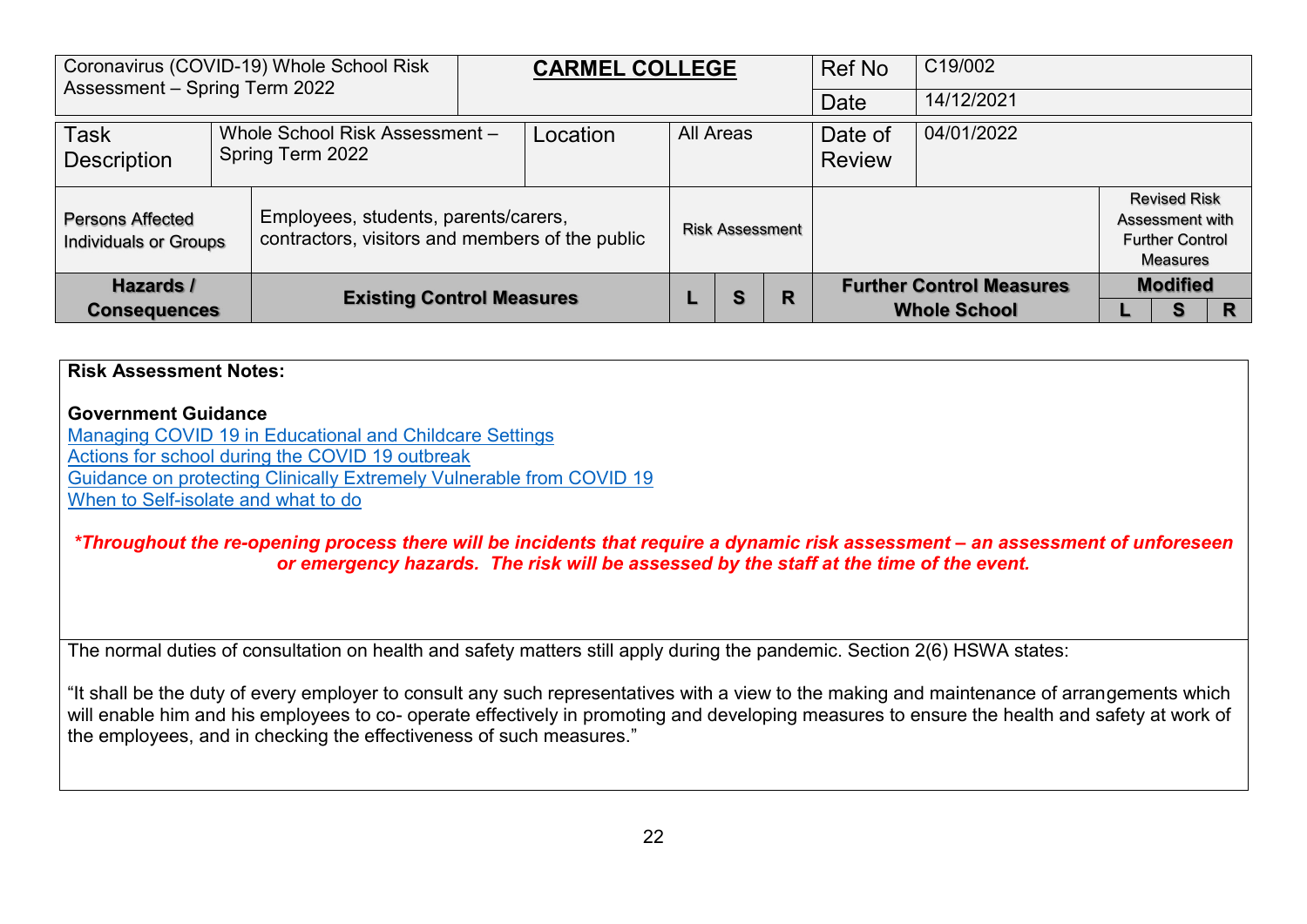| Coronavirus (COVID-19) Whole School Risk<br>Assessment - Spring Term 2022 |  |                                                                                         | <b>CARMEL COLLEGE</b> |                        |   | Ref No                   | C19/002                                                |                                                                              |   |
|---------------------------------------------------------------------------|--|-----------------------------------------------------------------------------------------|-----------------------|------------------------|---|--------------------------|--------------------------------------------------------|------------------------------------------------------------------------------|---|
|                                                                           |  |                                                                                         |                       |                        |   | Date                     | 14/12/2021                                             |                                                                              |   |
| Task<br><b>Description</b>                                                |  | Whole School Risk Assessment -<br>Spring Term 2022                                      | Location              | <b>All Areas</b>       |   | Date of<br><b>Review</b> | 04/01/2022                                             |                                                                              |   |
| <b>Persons Affected</b><br><b>Individuals or Groups</b>                   |  | Employees, students, parents/carers,<br>contractors, visitors and members of the public |                       | <b>Risk Assessment</b> |   |                          |                                                        | <b>Revised Risk</b><br>Assessment with<br><b>Further Control</b><br>Measures |   |
| <b>Hazards /</b><br><b>Consequences</b>                                   |  | <b>Existing Control Measures</b>                                                        |                       | S                      | R |                          | <b>Further Control Measures</b><br><b>Whole School</b> | <b>Modified</b><br>S                                                         | R |

|                                         | <b>Print Name: Tracy Metcalfe</b>                                                                               |                 | <b>Print Name: Melanie Kane</b>                                                                                                     |
|-----------------------------------------|-----------------------------------------------------------------------------------------------------------------|-----------------|-------------------------------------------------------------------------------------------------------------------------------------|
| Declaration<br>of Competent  <br>Person | Metcaffe<br>Signed:                                                                                             | Head<br>Teacher | Signed:                                                                                                                             |
|                                         | I am satisfied that the controls within<br>this risk assessment are sufficient to<br>mitigate identified risks. |                 | I undertake to implement the control measures identified in this risk<br>assessment and to review the assessment on a dynamic basis |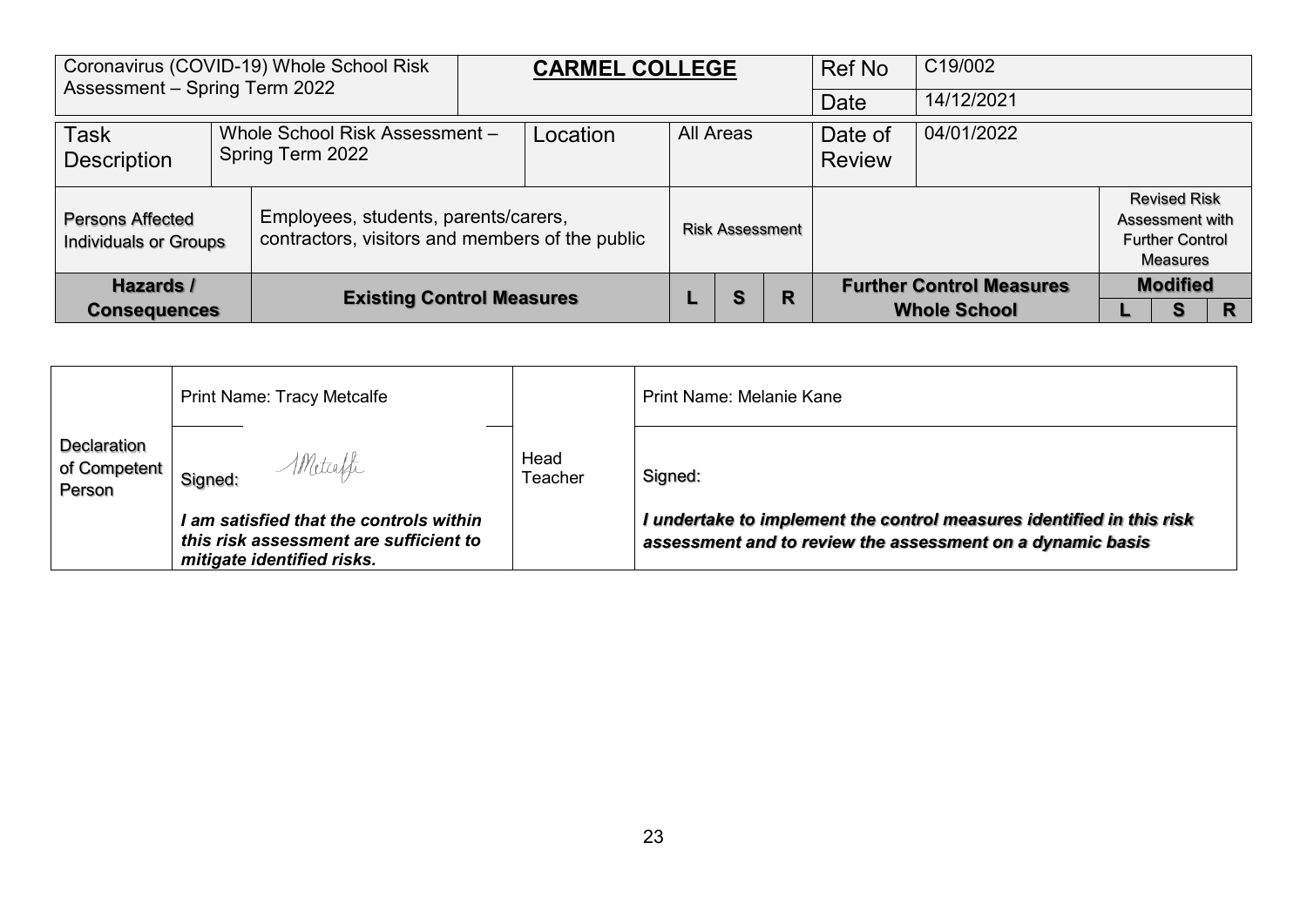## **Rating: Low = 1 – 6, Medium = 8 – 15, High = over 15**

|                           | Risk Assessment Matrix (Probability and Likelihood Scales) |                  |                         |               |        |                         |                     |  |  |  |  |  |
|---------------------------|------------------------------------------------------------|------------------|-------------------------|---------------|--------|-------------------------|---------------------|--|--|--|--|--|
|                           | <b>Likelihood Rating</b>                                   |                  |                         |               |        |                         |                     |  |  |  |  |  |
|                           |                                                            | 1                | $\overline{\mathbf{2}}$ | 3             | 4      | $\overline{\mathbf{5}}$ | $6\phantom{1}$      |  |  |  |  |  |
| <b>Severity</b><br>Rating | <b>Description</b>                                         | Very<br>Unlikely | Unlikely                | May happen    | Likely | Very likely             | Certain or imminent |  |  |  |  |  |
| 1                         | Delay only                                                 |                  |                         |               |        |                         |                     |  |  |  |  |  |
| $\mathbf 2$               | Minor injury, minor<br>damage                              |                  | <b>LOW</b>              |               |        |                         |                     |  |  |  |  |  |
| 3                         | Lost time injury,<br>illness, major<br>damage              |                  |                         |               |        |                         |                     |  |  |  |  |  |
| 4                         | Major injury,<br>disabling illness,<br>major damage        |                  |                         | <b>MEDIUM</b> |        |                         |                     |  |  |  |  |  |
| 5                         | Single fatality, or<br>permanent total<br>disability       |                  |                         |               |        |                         |                     |  |  |  |  |  |
| 6                         | Multiple fatalities                                        |                  |                         |               |        | <b>HIGH</b>             |                     |  |  |  |  |  |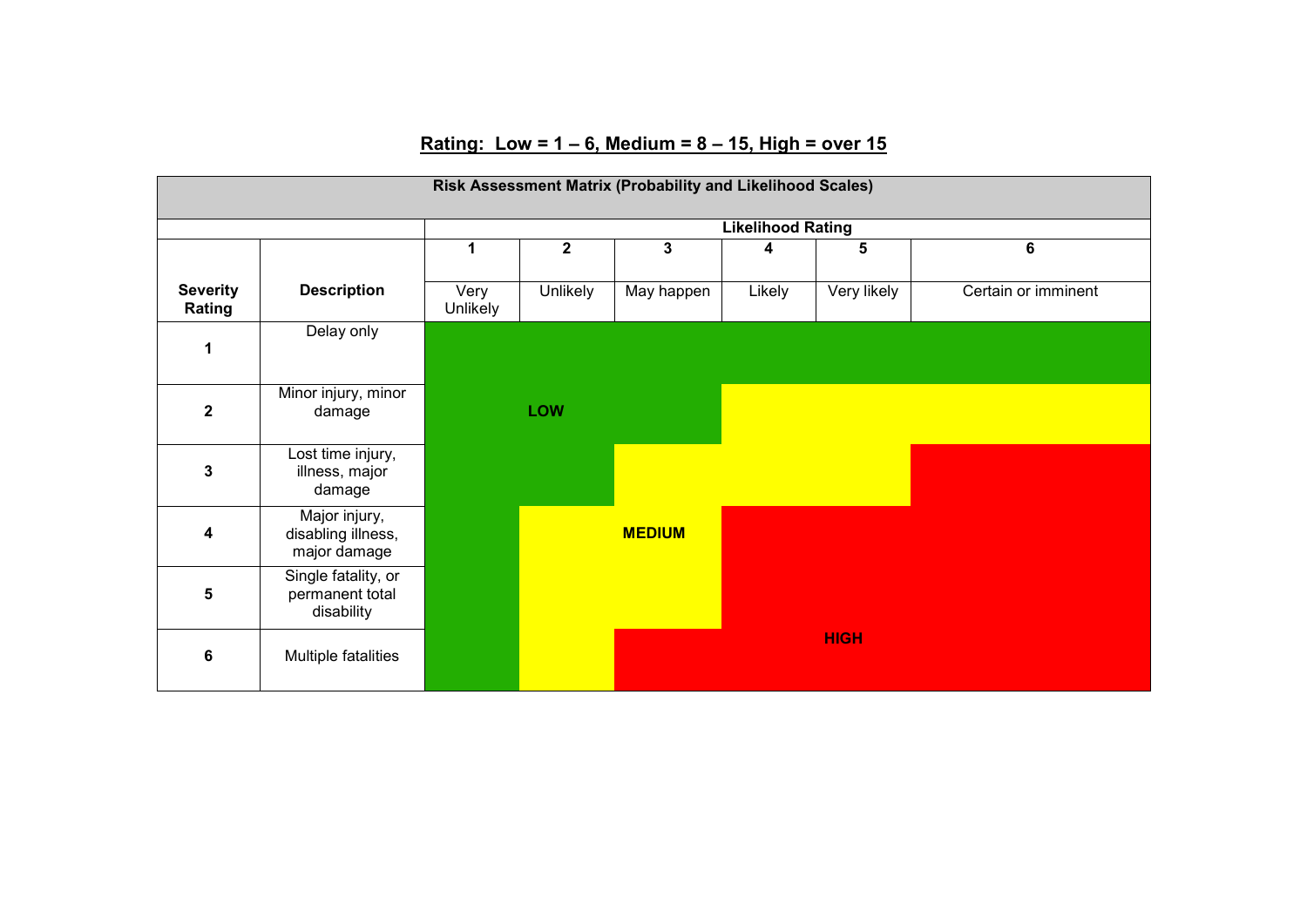

## **Outbreak Management Plan**

| <b>Date Adopted</b>       | <b>July 2021</b>               |
|---------------------------|--------------------------------|
| <b>Date Reviewed</b>      |                                |
| <b>Next Review Date</b>   | <b>Jul 2022</b>                |
|                           |                                |
| <b>Version</b>            | 2.0                            |
| <b>Review Cycle</b>       | Annual                         |
| <b>Publication Scheme</b> | <b>Trust Website</b>           |
|                           | <b>Local Schools' Websites</b> |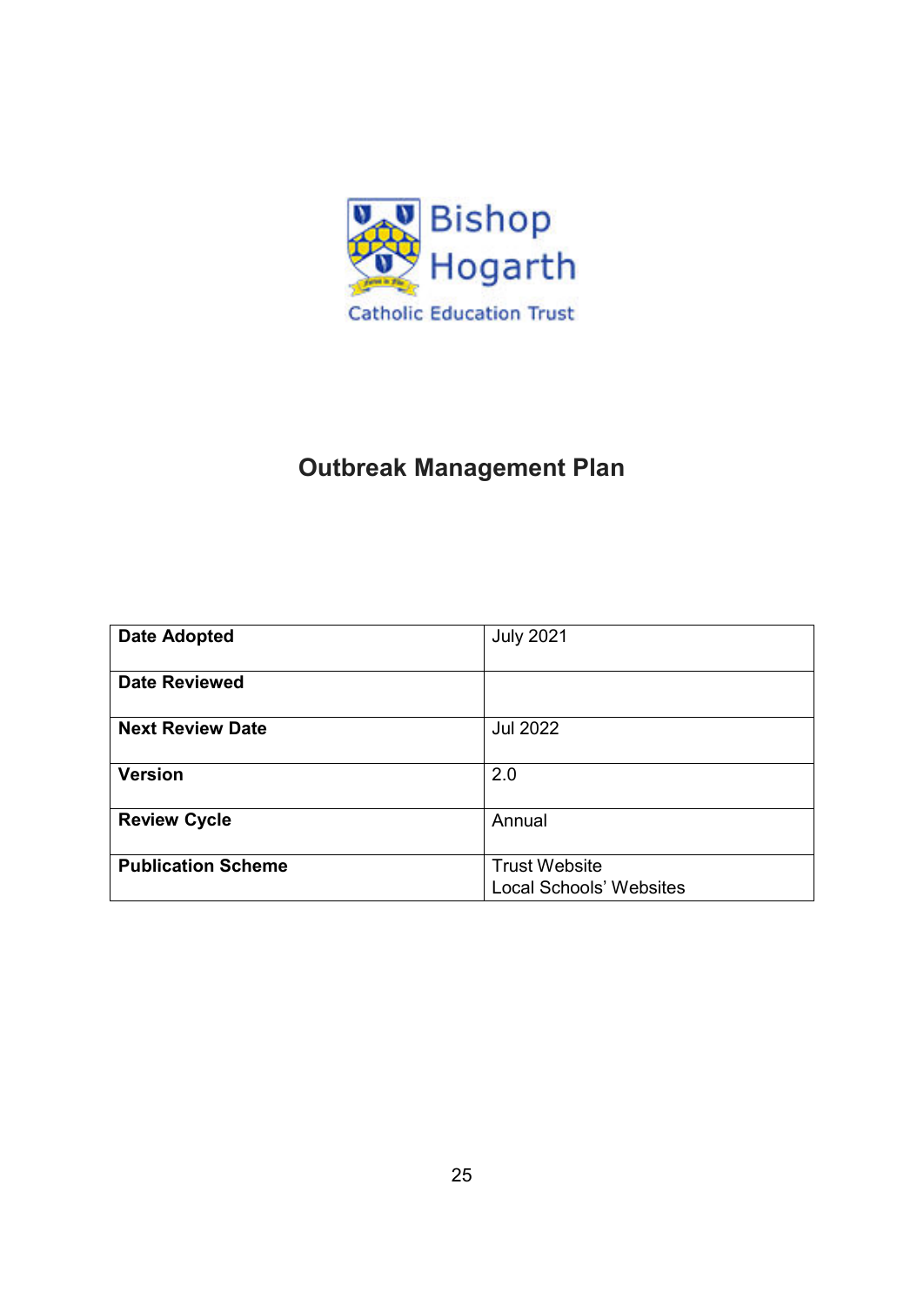This Outbreak Management Plan is based on the contingency framework for managing local outbreaks of COVID 19 and the school's/college's operational guidance from step 4, published by the Department for Education (DfE).

We will only implement some, or all, of the measures in this plan in response to recommendations provided by our local authority (LA), director of public health (DsPH), Public Health England (PHE) health protection team or the national government.

It may be necessary to implement these measures in the following circumstances:

- To help manage a COVID-19 outbreak within the school/college
- If COVID-19 infection rates in the community are extremely high, and other measures have failed to reduce transmission
- As part of a package of measures responding to a 'variant of concern' (VoC)

The Trust will have an up-to-date risk assessment in place, it will be communicated to the whole staff team; appropriate information will be shared with students, parents/carers, visitors and any other people impacted by the school/college activities.

The Senior Leadership Team will review the risk assessment each month to make sure the measures included are providing the best level of protection available, whilst allowing the school/college to run in a way which will prioritise student's education and growth.

The Trust will have arrangements in place so it can re-introduce measures, up to and in line with the Summer 2021 COVID-19 risk assessment. This may include:

- Reintroduction of face coverings in communal areas
- Adhering to national guidance on the reintroduction of shielding which would apply to those on the shielded patient list (SPL). We will speak to individuals required to shield about additional protective measures in school/college or arrangements for home working or learning
- If recommended to reduce mixing between groups we would:
	- o Reintroduce bubbles
	- o Have separate entrances/exits for bubbles
	- o Deliver lunches to classrooms
	- o Separate rota for breaks and lunches
	- o Timetabled use of specialist rooms
	- o Reintroduce 'maximum capacity' notices for all communal areas
- If recommended we would limit:
	- o Residential educational visits
	- $\circ$  Transition days
	- o Parents coming into school/college
	- o Non-essential visitors coming into school/college
	- o Live performances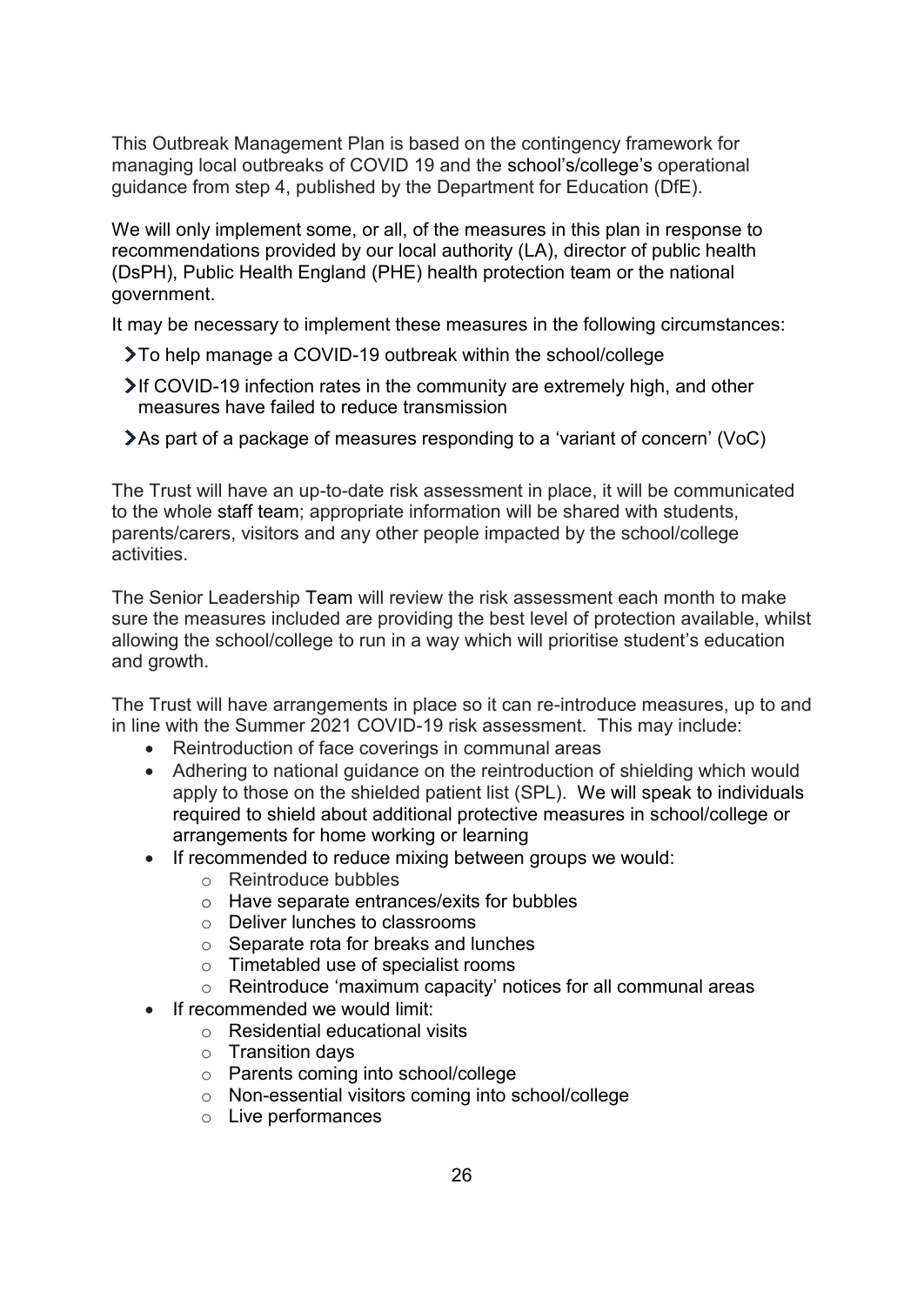As well as increasing the level of controls, the measures will include providing high quality remote education where students are not able to attend. The school will continue to provide meals or lunch parcels for students eligible for benefits-related free school meals while they are not attending school because of COVID-19 isolation guidelines.

LFD Testing kits will be available on site and supplies will allow for a scaling up of testing if required to allow students and staff to attend. LFD testing is not appropriate for people with symptoms and they should not attend school/college whilst they have symptoms.

PCR Testing kits will be available for any individual who is symptomatic and may not be able to access a PCR test by other means. Individuals (and where appropriate their parents/carers) should be encouraged to use PCR testing centres where they are likely to get a rapid result. Individuals (and where appropriate their parents/carers) should be strongly encouraged to share the results with the school/college at the earliest opportunity.

- Where a suspected case occurs, the individual will be asked to self-isolate and take a PCR test.
- It is possible when there are confirmed cases the school/college will be asked to provide a list of close contacts, this could lead to the need to take advice from PHF or the Local Health Protection team.
- Where their multiple cases within a year group, further measures in line with the summer term risk assessment may be re-introduced. Public Health England will be consulted (08000468687 (1)) and any changes in their immediate or publicised guidance will be acted upon. In line with guidance released in August, If the school/college hits the outbreak threshold (General education 5 individuals or 10% of people test positive in a group), advice will be taken and significant measures introduced.

Where an individual is asked to self-isolate, they will be provided with an isolation number. The number will allow the individual and the school/college to track how long the isolation must be in place.

Individuals who have been informed by Test and Trace to isolate, or have symptoms, must not attend the school/college. The school/college retains the authority to refuse entry to individuals who have symptoms or where the school/college feels their attendance may lead to an outbreak.